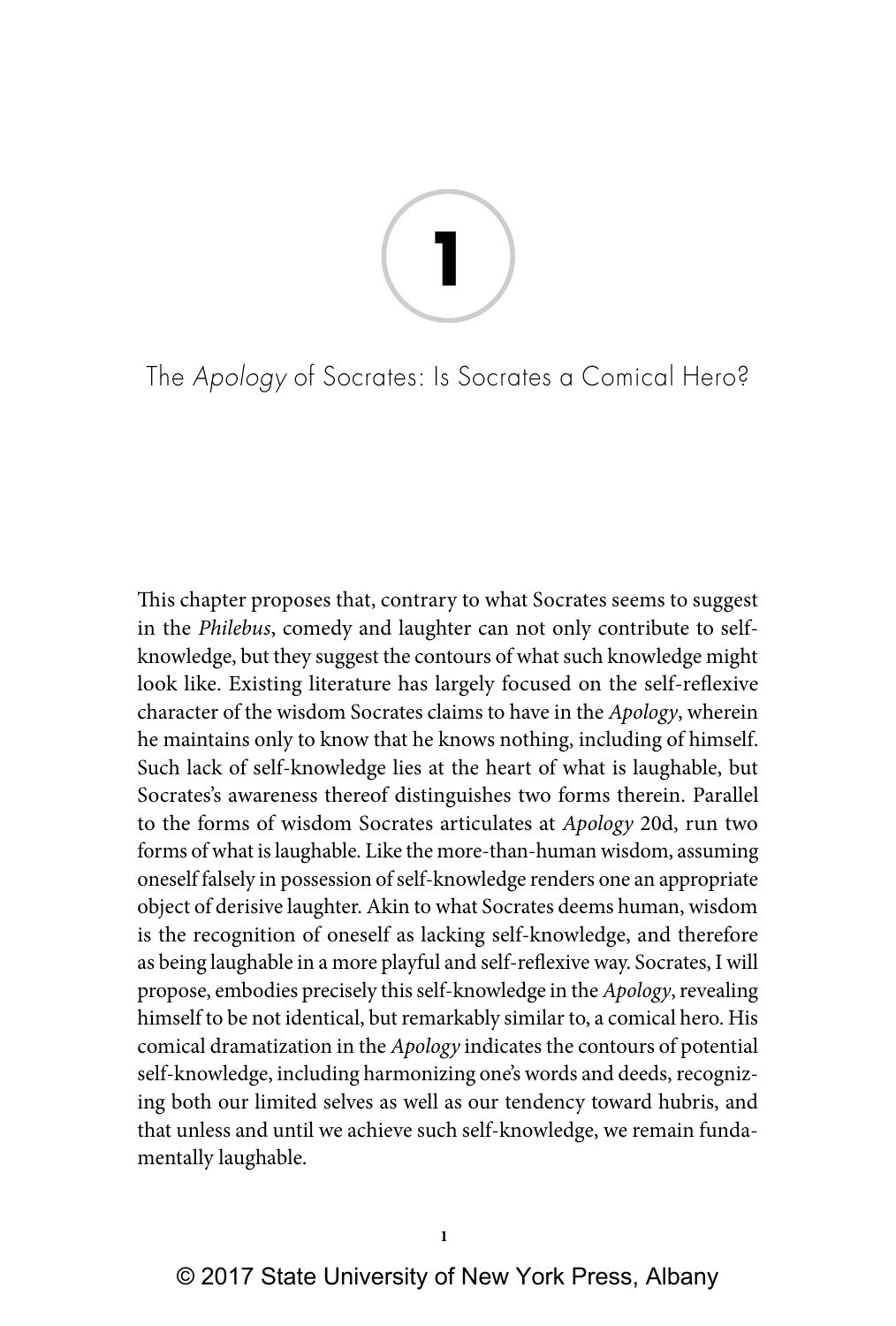Self-knowledge is presented as discrete from the laughable in the *Philebus.* Socrates suggests there that the "nature of the ridiculous [*to geloion*]" is "a kind of vice [*ponēria*] that derives its name from a special disposition; it is, among all the vices, the one with a character that stands in direct opposition to the one recommended by the famous inscription in Delphi" (*Philebus* 48c). While Socrates could easily be referring to the maxim "nothing in excess," for comedy and laughter are most certainly excessive, it is much more likely that he is referring to the maxim "Know thyself [*gnōthi seauton*]." What makes one laughable, it seems, is not knowing oneself.

And yet, Socrates, in the *Apology*, declares himself to lack such knowledge. Indeed, Socratic Wisdom appears to consist in precisely this awareness.

Now perhaps I will seem to some of you to be joking [*paizein*] Know well, however, that I will tell you the whole truth. For I, men of Athens, have gotten this name through nothing but a certain wisdom. Just what sort of wisdom is this? That which is perhaps human wisdom [*anthropinē sophia*]; for probably I really am wise in this. But those of whom I just spoke might perhaps be wise in some wisdom greater than human, or else I cannot say what it is. For I, at least, do not have knowledge of it, but whoever asserts that I do lies and speaks in order to slander me. No please, men of Athens, do not make a disturbance, not even if I seem to you to be boasting somewhat. For "not mine is the story" that I will tell; rather, I will refer it to a speaker trustworthy to you. Of my wisdom, if indeed it is wisdom of any kind, and what sort of thing it is, I will offer for you as witness the god in Delphi. (*Apology* 20d‒e)

Socrates's wisdom, he concludes, rests in his awareness of his own ignorance, or lack of knowledge, rather than in any positive, epistemic state. Comparing himself to the person who believes himself to be wise, but turns out not to know what he thinks he knows, Socrates says, "I *am* likely to be a little bit wiser than he in this very thing: that whatever I do not know, I do not even suppose I know" (*Apology* 21d). Socratic wisdom is cast in negative terms: it is constituted by *not* assuming his own knowledge. Put less awkwardly and more positively, it is an awareness of a lack of wisdom, a condition that allows Socrates to inquire further,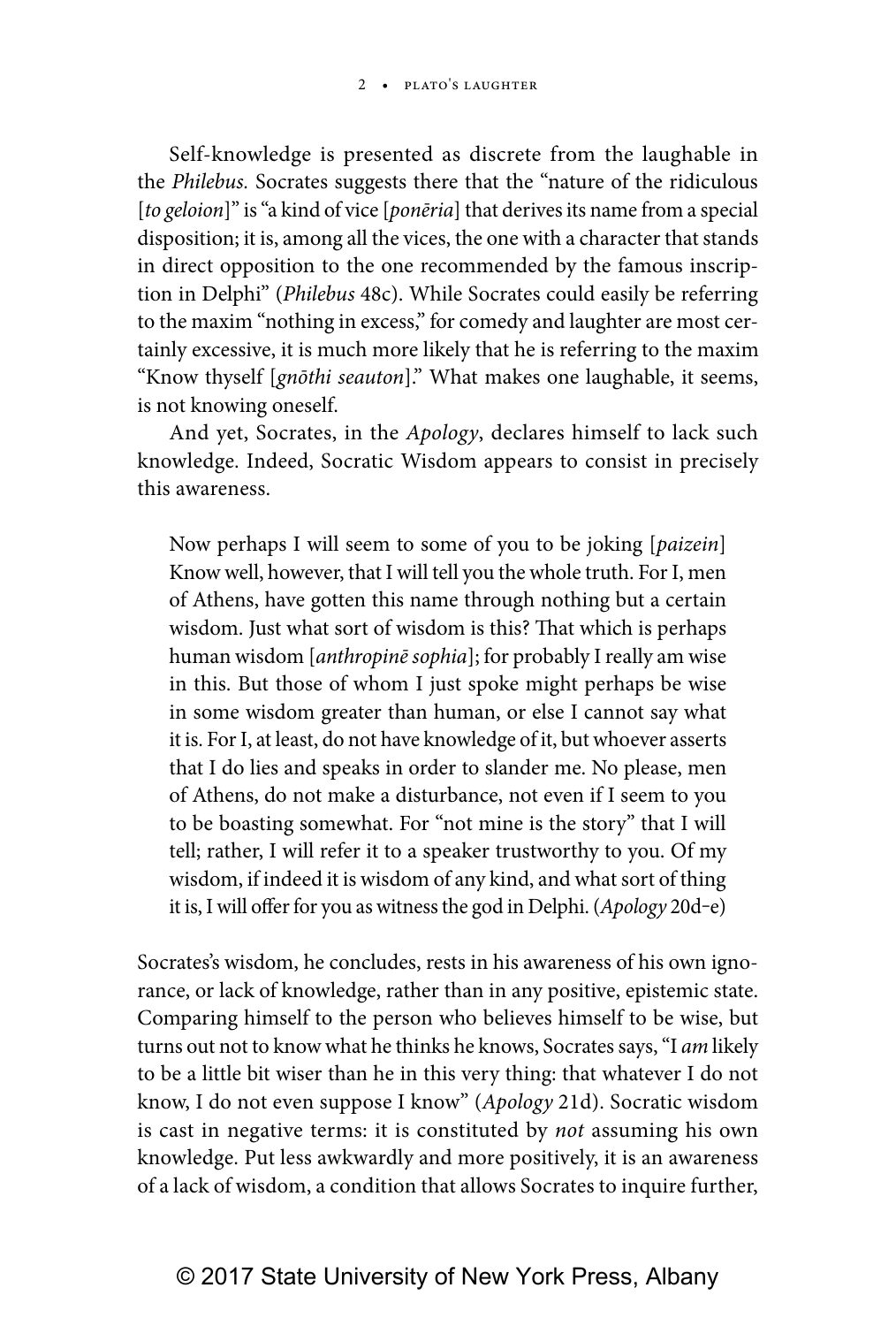but one that has consequences for how we see ourselves and for how we see Socrates.

The significance of this passage extends further. There is ambiguity as to which "god in Delphi" Socrates is referring. Apollo seems the more obvious one, but Dionysus, associated not only with wine but with drama and comedy, was also worshiped at Delphi for three months out of the year, in Apollo's absence. Could Socrates be playing on this ambiguity here? If the god in question is one associated with comedy, we may find a far more risible tone to the *Apology*, and perhaps, to the dialogues in general. The passage itself is deeply comical. At the very point where Socrates notes the jurors' outrage over his apparent boasting, he offers a yet more outrageous claim, namely that no mere mortal, but indeed, a god will provide witness in his favor. And this from a man on trial for impiety. Socrates claims to lack self-knowledge, but distinguishes the wisdom of being aware of this lack from ignorance of it. This awareness may enable inquiry into self-knowledge, but it also begins to sketch the content of human self-knowledge. If these types of wisdom are exhaustive, then we may participate more in the Dionysian and a bit less in the Apollonian than we flatter ourselves in believing. We may be, in other words, fundamentally laughable.

Under a tree sacred to Dionysus,<sup>1</sup> Socrates, in the *Phaedrus*, extends this lack of wisdom to self-knowledge, saying, "I'm not yet able, in accordance with the Delphic inscription, to know myself [*gnōnai emauton*], and it seems ridiculous [*geloia*] to me to investigate things that don't concern me while still lacking that knowledge" (*Phaedrus* 229e-230a). Two points emerge from this. The first is that self-knowledge is primary for Socrates, as suggested by various interlocutors who say that Socrates typically brings the discussion back around to the persons involved (*Lache*s 188a). The second point is a broader one about humans generally. Laughable is anyone who investigates things without that knowledge, and yet we are hard-pressed to find anyone in the dialogues—including Socrates—who has such self-knowledge. Does Socrates's own, qualified lack of self-knowledge then not render him laughable? If Socrates himself lacks it, especially given his persistent pursuit of such knowledge, is there much hope for anyone else? And if not, does this not suggest that the majority of people perhaps even all persons—are fundamentally laughable?

Just as Socrates suggests a distinction between his own and most others' wisdom, here too we find a significant difference. The difference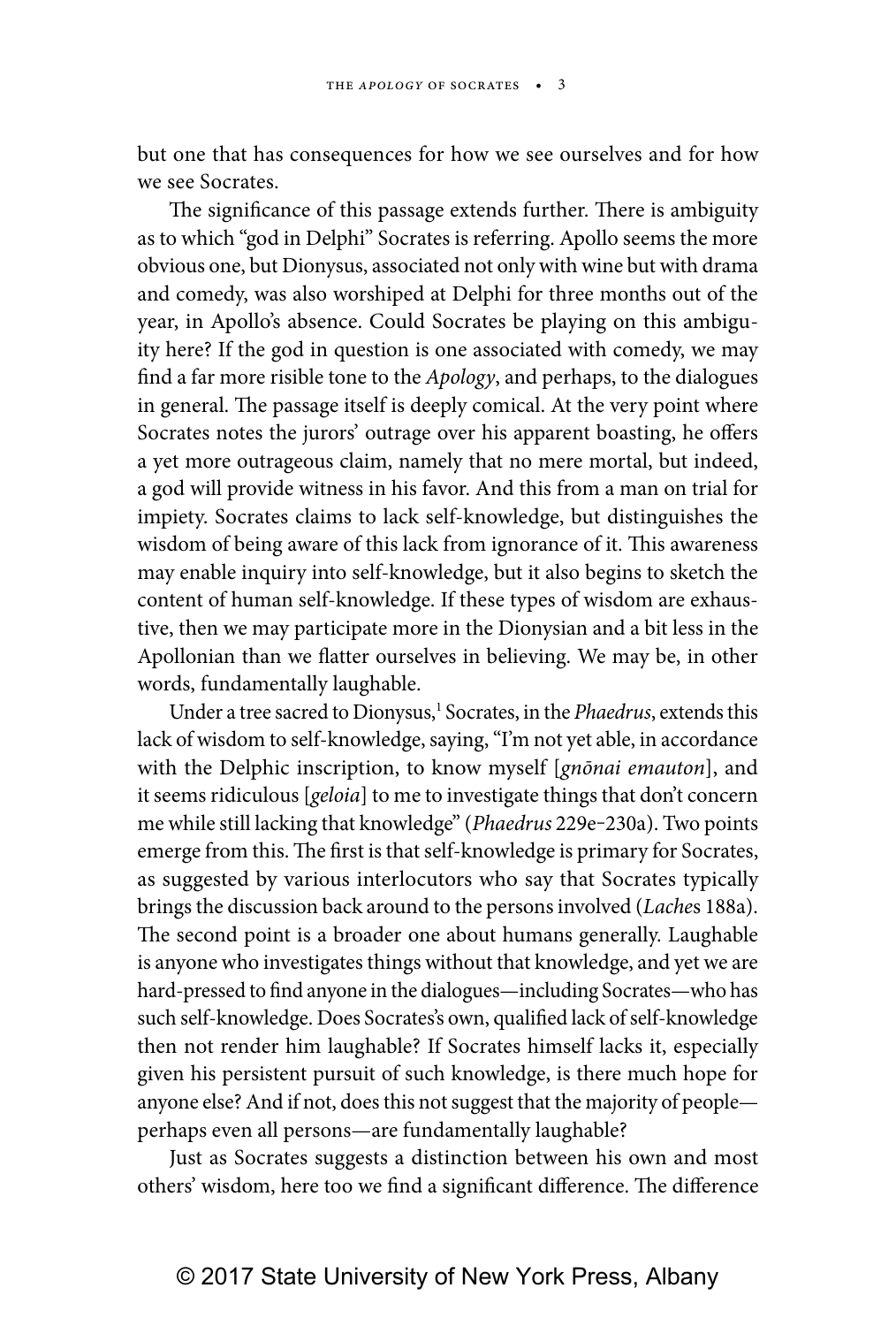between Socrates and those believing themselves to have greaterthan-human-wisdom is not one of self-knowledge, for both appear to lack it. The difference lies in the stance each takes concerning whether one has it. Being aware of one's lack of self-knowledge enables seeing oneself as laughable. An ancient precedent for what Simon Critchley calls self-directed and other-directed laughter emerges from this.<sup>2</sup> Self-directed laughter acknowledges one's own remaining laughable, whereas otherdirected laughter tends to assume otherwise. But are we reading Plato anachronistically in suggesting two seemingly modern conceptions of laughter as well as their applicability to humanity? This chapter concludes with a brief look at ancient precedents and antecedents for what might otherwise seem a decidedly modern view of comedy and laughter.

If Socrates is indeed some form of a comical hero, what follows from such a presentation? Socrates plays the comic hero to prove that laughter can and ought to be directed at oneself, and at remedying one's lack of self-knowledge. The laughter provoked by this is self-directed laughter, and it is through playing the comical hero that the character Socrates helps to establish such laughter. Plato's Socrates develops a novel, but not entirely unprecedented, conception of laughter in the process.

The Comical Apology

Plato's *Apology of Socrates*, although interrupted by dialogue, is as close to a Socratic monologue as we have in Plato's works. In it, Socrates draws frequent comparisons between himself and an assortment of Greek heroes in a grand and excessive defense that becomes, instead, offense.<sup>3</sup> Comparisons to heroes seem particularly ill-fitting given Socrates's outrageous behavior in the court room, including calling a god as his witness, insulting the jury, and suggesting, after being found guilty, that his punishment should be being treated like an Olympian victor. His provocations are met with outbursts from the jurors, noted in the dialogue. It is a very puzzling *apologia* if read straightforwardly, but a web of literary connections will help to contextualize some of the dialogue and offer support for Socrates as a hero. But this brings up a further puzzle: given Socrates's allusions to and comparisons with heroes, what kind of hero behaves as Socrates does in the *Apology*? In other words, what sort of hero is Socrates?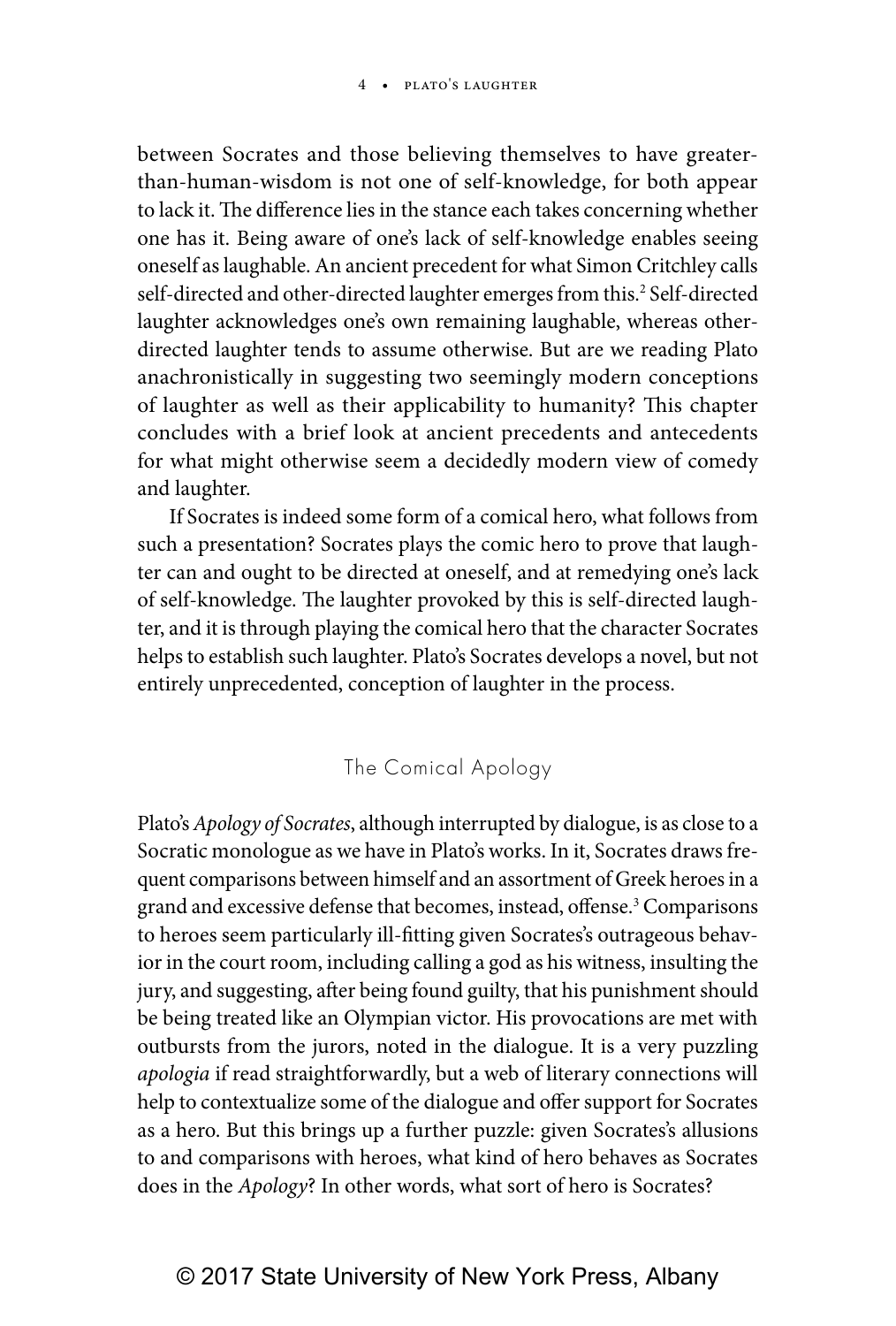Jacob Howland claims that the *Apology* uses thematic and formal elements of tragedy to expose the political paradoxes in which the good of the whole is pitted against that of the individuals in it. Reading the *Apology* in line with classical tragedy allows us to see that it is the city itself that constitutes the true tragic figure because it is the city, and not Socrates, that acts in ignorance.<sup>4</sup> Howland's essay is illuminating and important in acknowledging the complex relationship between the literary and philosophical, but stops short of recognizing the comic elements at work in the *Apology*, elements that one might not expect, given the dialogue's serious topic. According to Howland, Socrates's speeches and deeds "do not fit the mold of comic drama."5 It is Meletus, for Howland, rather than Socrates, who jests. However much the dialogue draws from tragedy, I wish to show here some of the many ways in which the *Apology* resembles comedy. Socrates's speeches and deeds do fit the mold of comic drama, Socrates does indeed jest, and Socrates himself resembles quite strongly the comic hero.

The *Apology* is exemplary in putting not just Socrates, but philosophy itself, on trial. As Sallis writes, "his defence speech will itself constitute an exemplification of that very practice against which the accusations have been brought."6 That practice, as the *Apology* represents it, is infused with comedy. Greene writes that "The *Apology* is a comic justification of the life lived in the spirit of comedy—the exposure of pretension—at the behest of a god: surely this is piety! The unpopularity of Socrates arises from the fact that the public has no sense of humor . . ."7 Socrates dramatically exposes the pretension of the jurors voting to convict, exposing their pretense to judge, rather than merely to react emotionally. He does this by giving them something to react to: a marvelous display of comic insolence and philosophical tenacity that is, in and of itself, shocking coming from someone whose life hangs in the balance. It is, however, a display perfectly consistent with the *modus operandi* of Socrates's life and practice as "lived in the spirit of comedy." Greene's claim is itself provocative: should the jurors have laughed at Socrates rather than sentence him to death? If so, is this the proper response to the *Apology* for us readers as well?

Laughter is one, but certainly not the only, appropriate response to the *Apology*. Socrates's comic antics have philosophical points. They are part of the dramatic critique and provocation toward philosophy that Socrates offers the jurors and the audience. Why does Socrates provoke the jury?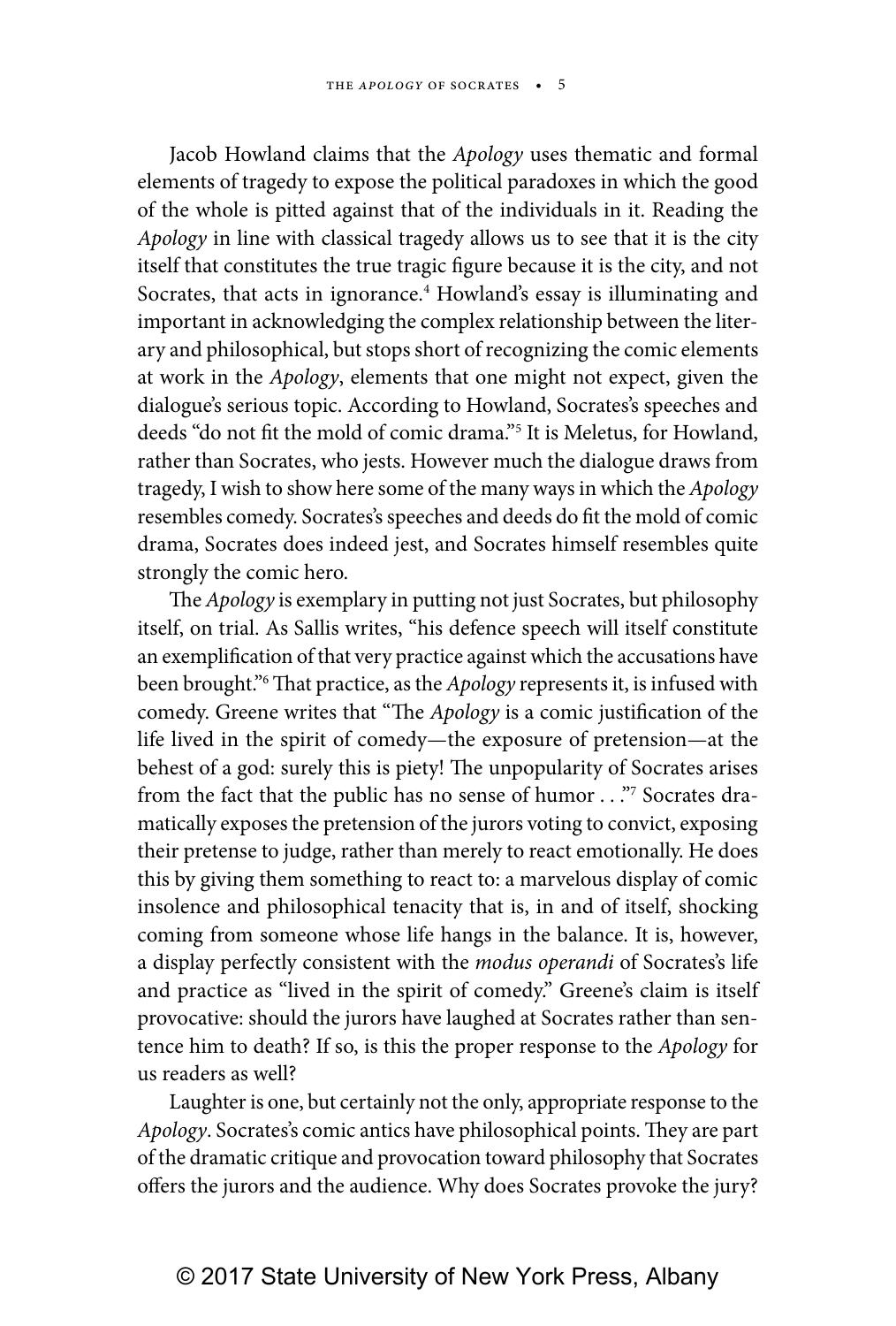There are shorter and longer answers to this. The short answer is that he does so because he had always provoked the "men of Athens," and consistent with what he promises to do, he continues in the *Apology* his life work of provocation. What the *Apology* makes apparent is the extent (and the stakes) to which Socrates is willing to go to do this. In the *Euthydemus*, he puts on the line his reputation as a philosopher, and with it, possibly, his honor or glory. In the *Apology*, he is willing to sacrifice his life. What he shows is that none of these things—reputation, honor, glory, life, and even being laughed at—matter so much as does living the kind of life, and presumably, dying the kind of death, that is examined. In doing so, Socrates criticizes the fundamentals of the Homeric heroic code. And yet, in the *Apology*, he compares himself repeatedly to heroes who adhere to this code. The question then becomes why Socrates is willing to put all he has on the line, and it is a question that is at least partly resolved in the longer answer.

The longer answer to why Socrates provokes the jury is that he uses comic provocation to expose their pretensions to judge and thus tests the limits of logos and its persuasive power. On what basis can Socrates distinguish those who properly "judge" him from those who are mere "men of Athens"? Socrates does not so much argue his defense as he enacts it. Rather than trying to prove his own innocence, Socrates shows the ineptitude of those assigned to judge and the lack of logos in their judgment. He does this by playing into the types of persuasion that he expects to predominate so as to emphasize the type that ought, instead, to be employed. Turning to Aristotle offers some clarity on acknowledged modes of persuasion.

In discussing forensic rhetoric, or the type of persuasion used in the courtroom, Aristotle articulates the key modes: persuasion may be achieved by the use of argument (logos), by appealing to the audience's emotions (*pathos*), or by evincing a favorable persona (*ethos*).8 Aristotle is clear about the persuasive power of the latter two: "Particularly in deliberative oratory, but also in lawsuits, it adds much to an orator's influence that his own character should look right and that he should be thought to entertain the right feelings towards his hearers; and also that his hearers should be in just the right frame of mind."9 The person who lacks these "right feelings" runs punitive risk, according to Aristotle: "When people . . . feel friendly to the man who comes before them for judgment, they regard him as having done little wrong, if any; when they feel hostile, they take the opposite view.<sup>10</sup> These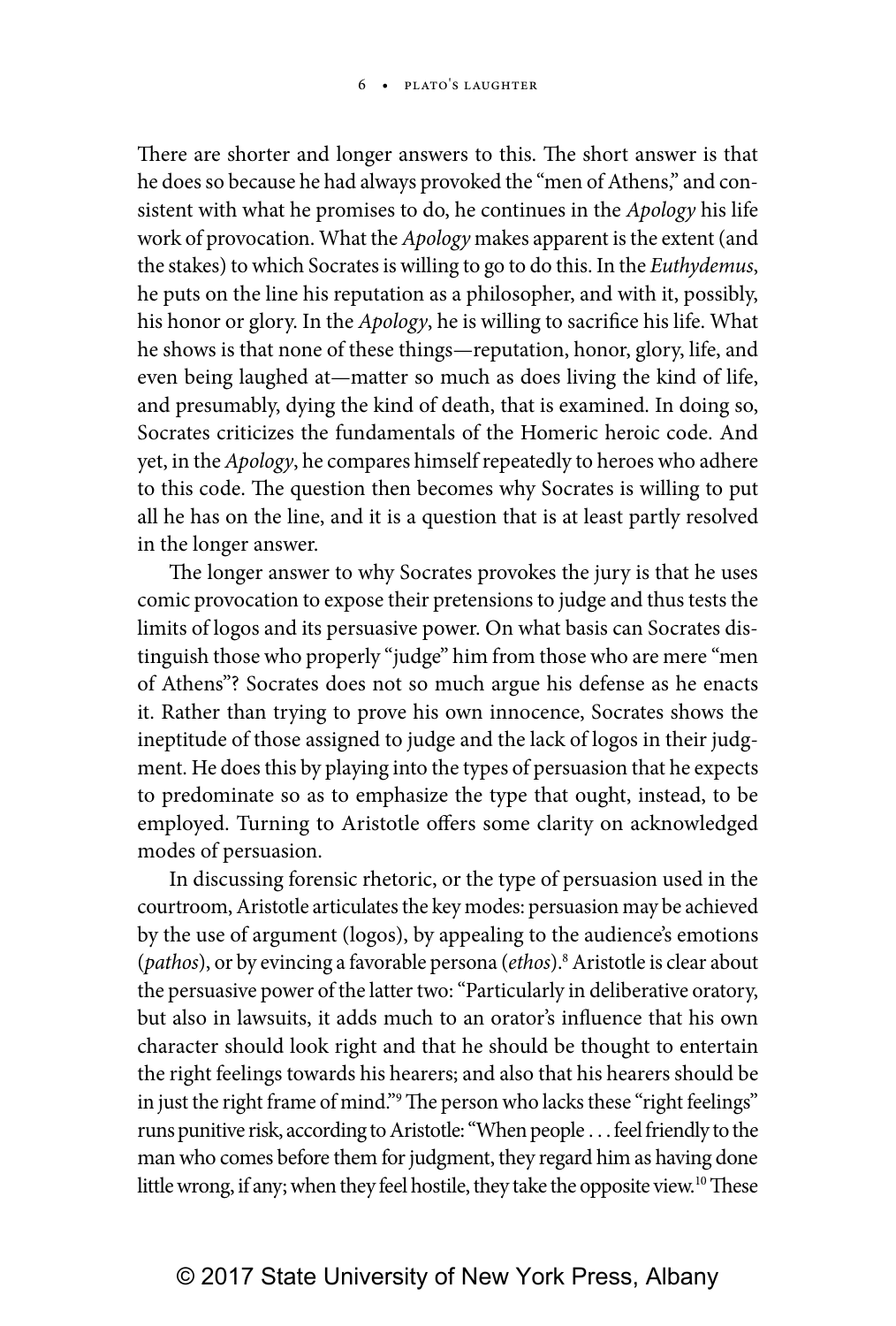passages are helpful in striking the contrast between Aristotle's insight and Socrates's remarkable performance in the *Apology* to the contrary. Socrates makes explicit that he will not appeal to the audience's emotions, but in a way, he does just that. By evincing a persona so contrary to what the jury expects, Socrates evokes their anger. For Aristotle, the emotions of the jury or audience changes dependent on the orator's disposition: "our anger ceases toward those who humble themselves . . . We also feel calm towards those who are serious when we are serious . . ."<sup>11</sup> Instead of humbling himself, Socrates does the opposite. Rather than appreciating the gravity of his situation, Socrates makes light of it.

By demonstrating the effects of what are perceived as the wrong feelings by a majority of his audience, Socrates shows the extent to which emotions can override the faculty of judgment. Those voting for conviction are not judges for Socrates, as evidenced by his varying addresses to those who voted to convict him ("men of Athens") and those who voted to acquit (the more customary address of "judges").<sup>12</sup> They are emotional responders, convicting on the basis of perceived slights and their own anger, on *pathē* rather than on the basis of logos.

In the *Crito*, Socrates articulates clearly what is at issue concerning the trial. When Crito voices his concern about appearances, Socrates counters by stressing that the only concern he has is the basis on which he is persuaded to act. Recounting Socrates's behavior in the trial and Crito's own failure to prevent the conviction, Crito tells Socrates, "I am ashamed for you and for us, your companions, that the whole affair concerning you will seem to have been conducted with a certain lack of manliness [*anandria*] on our part" (*Crito* 45e). Crito deems the conviction and sentencing "ridiculous" (*katagelōs*, *Crito* 45e). Socrates responds by saying that he is persuaded (*peithesthai*) by nothing else but "that argument which appears best to me upon reasoning" [*tō logō hos an moi logizomenō beltistos phainētai*, *Crito* 46b]. Whether one appears to have acted without "manliness" or "courage" (*andreia*) is not the issue; how one is persuaded, and how one determines the right course of action is. Indeed, as we will see in the *Apology*, Socrates plays into the appearances that Crito comes to lament if only to stress their irrelevance. In doing so, Socrates takes a court case that might have been settled with some contrition and the offer of a reasonable fee, one that Crito intriguingly refers to as having been altogether avoidable in the first place (*Crito* 45e), and turns it into a capital conviction. The difference is made by his use of comedy.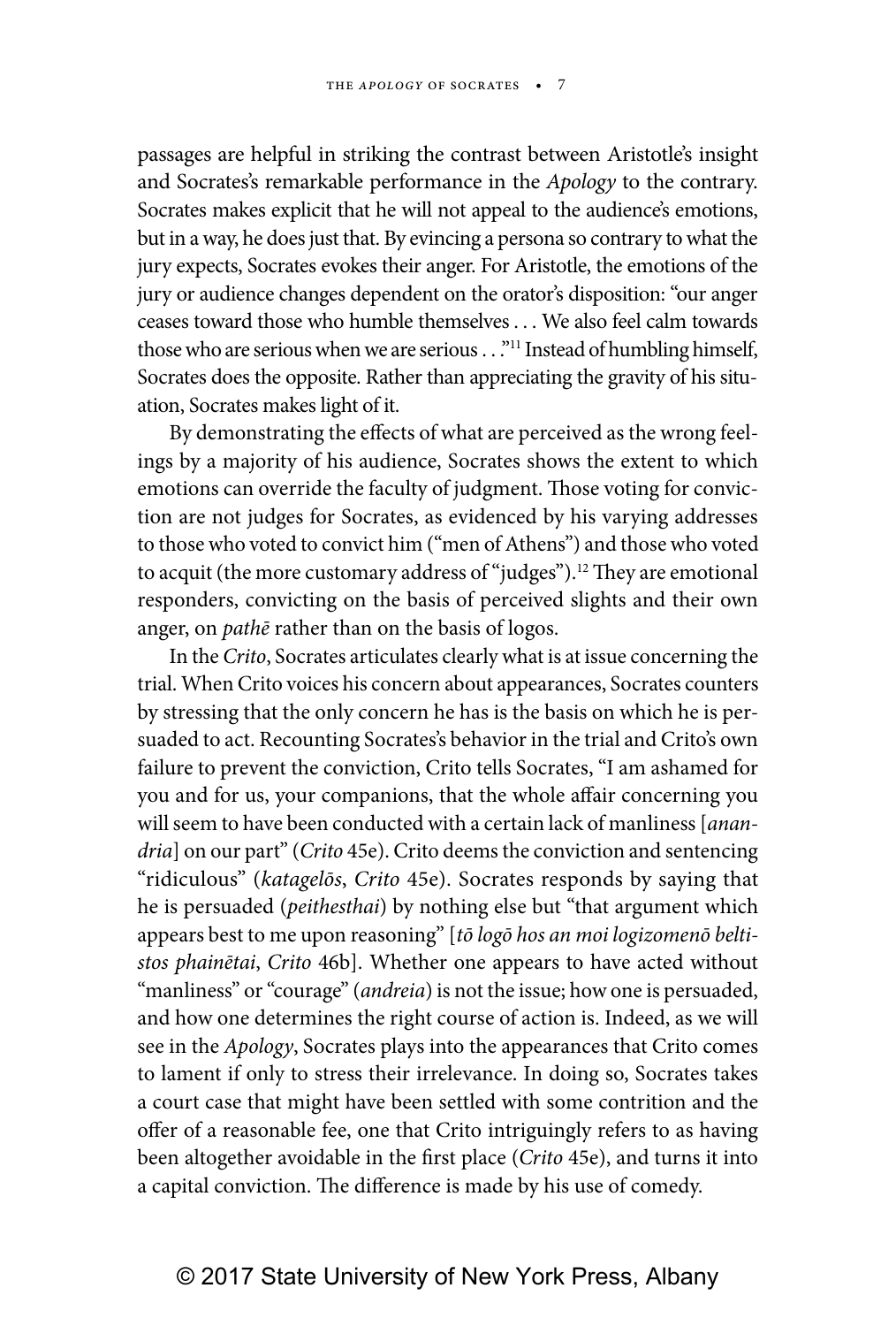To show this, the chapter analyzes Socrates's comically excessive performance in the *Apology*, contrasts it with a very different example of forensic rhetoric, and shows a number of ways in which Socrates's *apologia* borrows from comic heroes, comic use of language, comical strategies, and even from Aristophanes's critique of sophistic rhetoric. I will argue that Socrates uses comedy, here as he does elsewhere, not only to expose pretensions, but to test the limits of logos. Read in this way, the *Apology* reveals Socrates to be a hero in line with, if not exactly identical to, comic heroes, one who raises the stakes in his trial and uses his craftiness to turn the tables on the jurors. But the lack of identity persists, and prompts the question as to what sort of hero Socrates is.

### Socrates and the Homeric Hero

Comparisons among Socrates and a variety of epic and tragic figures occur in the *Apology* both explicitly and implicitly, but one is particularly influential. Several scholars have shown a remarkable resemblance between Plato's *Apology of Socrates* and Gorgias's *Defense of Palamedes*. 13 Coulter describes the number of thematic, linguistic, and structural parallels as, "surprising and apparently more than accidental."14 That Gorgias's *Palamedes* predates Plato's *Apology* is generally assumed and well supported by a number of scholars.15 Among the correspondences, Gorgias's Palamedes and Plato's Socrates both claim not only to be innocent of all charges, but even to be benefactors (*euergetēs*) to their cities and accusers.16 Palamedes and Socrates both proclaim that, rather than using lamentations, prayers, and other displays to move the jurors to pity, they will only *didaskein to alēthes*. 17 Both texts include an interruption of the *apologeisthai* by a *dialegesthai* with the accuser (in an *erōtēsis*, or interrogation of the plaintiff).<sup>18</sup> Thematically, both speeches claim that being condemned to die is not the issue (since all mortals effectively are); the issue is whether being killed off (*apothanein*, meaning to be killed or to die of laughter) happens justly.<sup>19</sup> Palamedes and Socrates both claim that the accusations against them arise from *phthonos*. 20 Even one of the most memorable passages of the *Apology*, Socrates's claim that the "unexamined life is not worth living" [*ho de anexetastos bios ou biōtos anthrōpō*], appears to be a modification of Palamedes's claim that "a life without trust is not worth living" [bios de ou biōtos pisteōs esterēmenō].<sup>21</sup>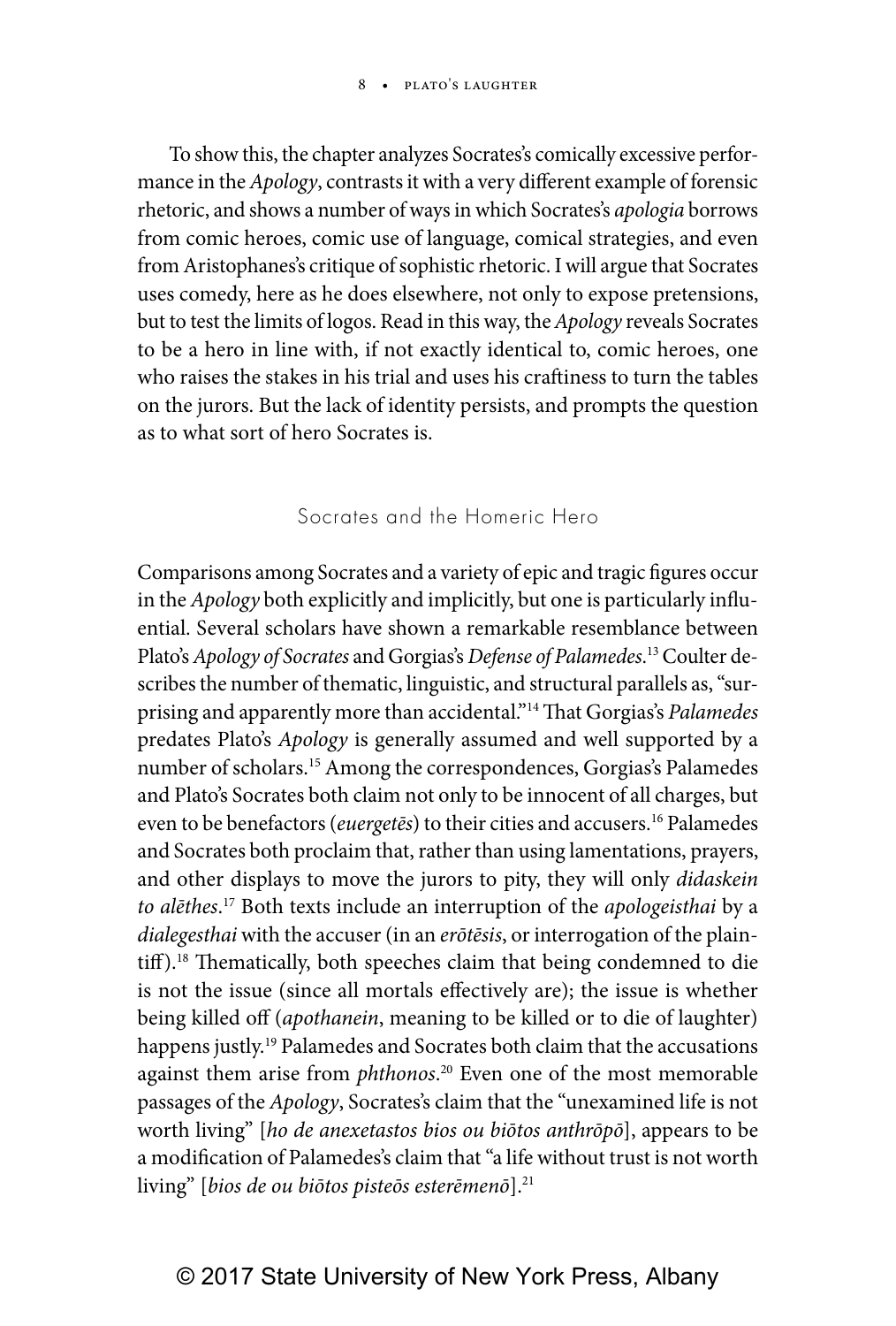Aside from raising interesting questions as to the historicity of the defense speech of Plato's Socrates and adding further support to the claim that Xenophon patterns his account of Socrates in the courtroom on Plato's, these striking parallels raise the question as to why Plato would have his Socrates respond so directly to Gorgias's *Palamedes*. Morr argues that Plato consciously alludes to Gorgias's *Palamedes* so as to set Socrates's death against a mythical context of another person who was unjustly convicted, and so to enlarge its meaning.<sup>22</sup> Calogero suggests the similarities to indicate that Gorgias was a source of philosophical inspiration for Socrates.<sup>23</sup> These readings assume that the similarities between the two indicate ways in which Plato is yoking his ideas to those of Gorgias, and thus pay little attention to what are quite significant differences between the two texts.

In stark contrast, Coulter emphasizes the rhetorical critique Plato's Socrates makes of Gorgias's Palamedes: "the *Apology* embodies a rejection in detail of the particular assumptions upon which the *Palamedes* is built."24 For Coulter, the *Apology* could justly be called the *Anti-Palamedes*. Coulter argues that Gorgias's Palamedes acknowledges the difficulties of his situation, in which using persuasion (*peithō*), specifically in the form of arguments from probability, to cultivate the appearance (*doxa*) of truth (*alētheia*) in the jurors becomes more important than the truth itself, given that his life hangs in the balance. Rational instruction is thus less valuable in this case than persuasion, a position that Gorgias himself defended. Plato's Socrates, on the other hand, is fundamentally indifferent to the outcome of the trial, and so, does not feel constrained to employ rhetorical strategies of persuasion in addition to the truth itself. In the *Apology*, Coulter finds ". . . a portrait of a man who intends to let the truth speak for itself, and who is determined, for the most part, to avoid arguments based on probability."25 But if Coulter is right, one would expect Socrates to offer a straightforward, perhaps even dry, rational account for why he is not guilty as charged, letting the truth itself defend him. Given that he does not do this, one is returned to the question as to why Socrates gives the excessive, incendiary speech that he does.

Beyond his philosophical correction of Palamedes's rhetorical defense and the overlapping notion of the wronged innocent, Plato changes the conception of the hero and his or her reception. For the two texts' remarkable overlap, their differences are illuminating. Socrates emphasizes heroic autonomy, whereas Palamedes presents himself as a hero very much dependent on his audience. In the claims as to whether a life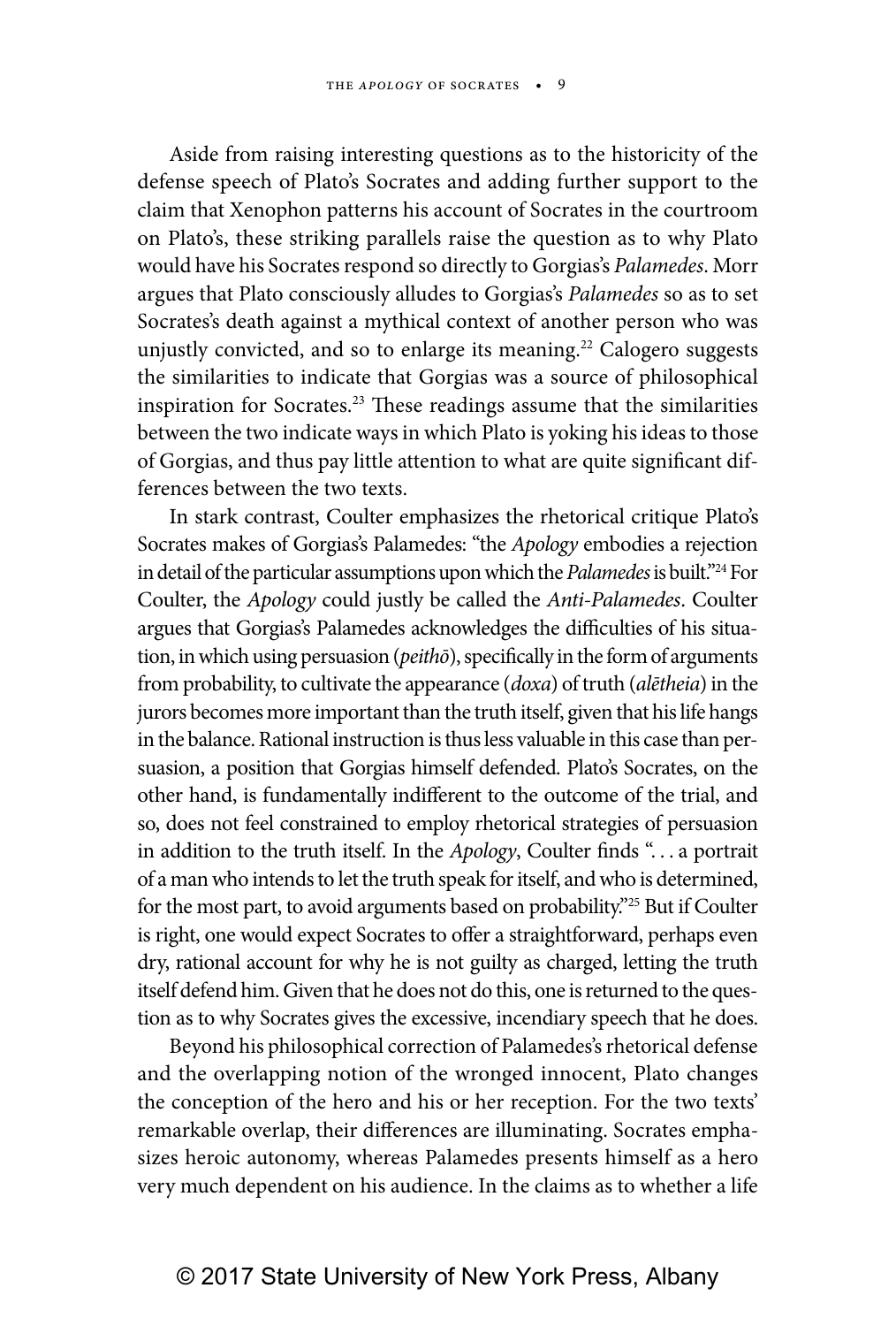is worth living without others' trust versus whether it is worth living without examination, Palamedes puts in the hands of the jurors the ability to trust him, and therefore render his life worth living. Socrates, on the other hand, denies the jurors this, and reformulates the claim so that his actions alone determine the value of his life, regardless of their reception.26 The jurors' apparent lack of trust in Socrates need not affect the value of his life, which derives instead from his own choices and actions.

The comparisons between the texts also highlight the *Apology*'s more direct references. The dialogues teem with Socrates's agonistic encounters with sophists and those under their influence, from charlatans like Euthydemus to heavyweights like Protagoras. For instance, Socrates distinguishes himself from those who, like Gorgias, claim wisdom for themselves and who allegedly impart this for a fee (*Apology*19d-20c).<sup>27</sup> Coulter points out that when he mentions wanting to converse with Palamedes in the afterlife and describes doing so as a great pastime, he uses the word *diatribē*, a word he uses elsewhere to describe refuting pretenders to wisdom.28 Gorgias's Palamedes may be such a pretender.

For all they have in common, these figures' *apologiai* have at least one critical distinction that seems to have gone unnoticed: Gorgias's Palamedes presents himself as a likable figure to the jurors, while Plato's Socrates, in the *Apology*, does not. It is in this distinction that a substantive rhetorical critique of the former can be found, one that is interesting in its own right, but also in how it aligns itself topically with comedy. Quite unlike Palamedes, Socrates deliberately presents himself as excessive, comical, and inflammatory so as to jettison the third of Aristotle's noted modes of persuasion: that of persona (*ethos*). He makes every effort *not* to appeal to the jurors in the way they would expect and want. But he does not stop there: not only does Socrates fail to employ the persuasive force of a favorable persona, he works hard to present himself unfavorably. By neglecting to appeal to the jurors' pity, and by presenting an inflammatory and defiant persona, Socrates is testing the persuasive force of logos.

This distinction is apparent even in one of the commonalities the two *apologiai* share. Employing the ancient rhetorical strategy of mentioning that one will not mention something to call special attention to it, both Palamedes and Socrates claim that they will not appeal to the jurors' pity to seek acquittal, as already mentioned. Palamedes, however, mentions this so as to attest to his own nobility of character. Beyond Palamedes's own self-praise, he also flatters the jurors, saying, "Lamentations, prayers, and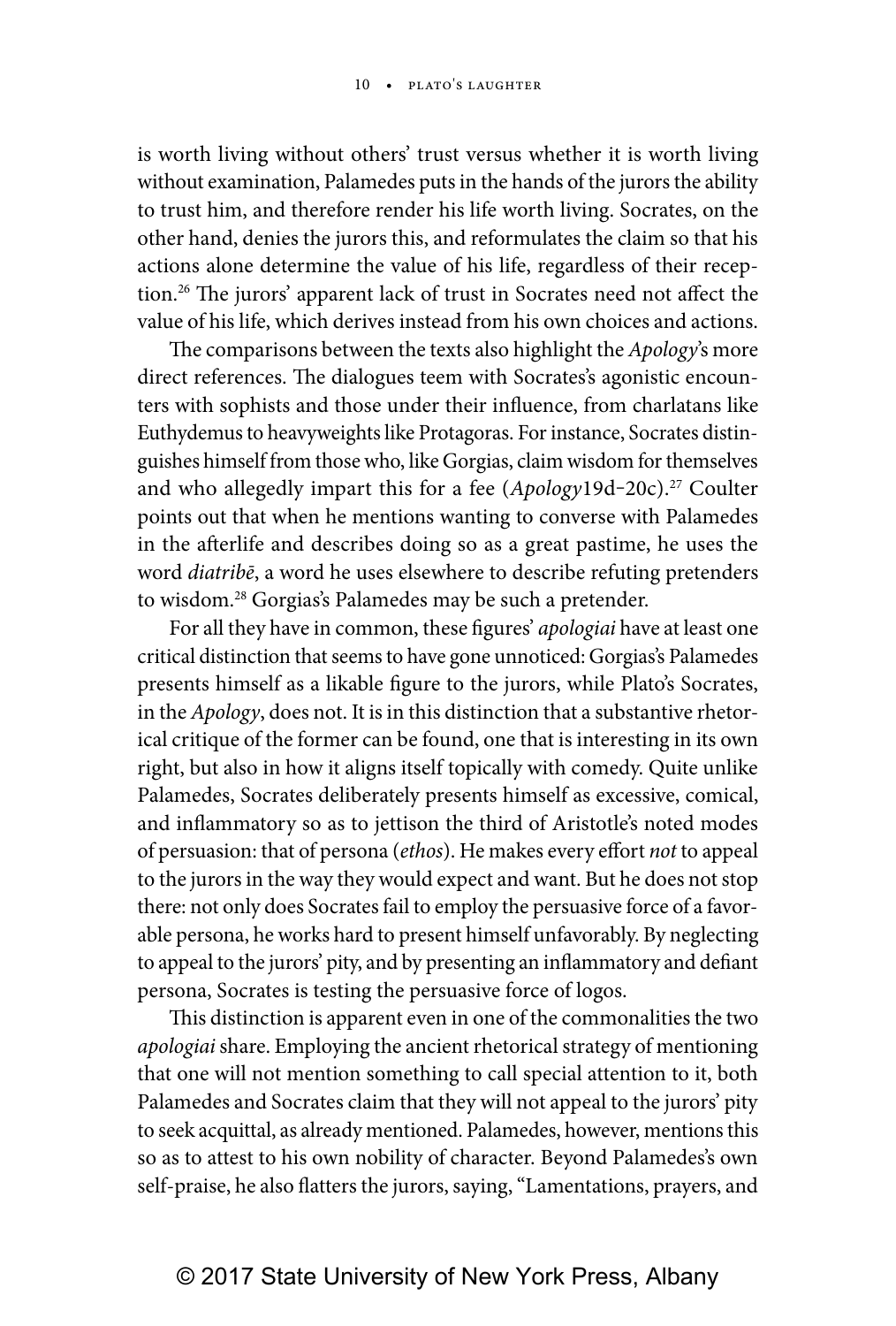the petitions of friends are useful when judgment depends on the mob; but before you, the foremost of the Greeks, I need not use these devices, but only justice and truth."<sup>29</sup> Aside from being Greek citizens, the jurors would have nothing in particular to distinguish themselves above other Greek citizens, let alone to merit being "the foremost of the Greeks." This is sheer flattery on Palamedes's behalf. Socrates, on the other hand, sets up a direct and unflattering comparison between himself and the jurors, one designed to needle the jurors, and to make them feel shame and anger. Socrates predicts an emotional reaction and vote based on this, saying,

Perhaps someone among you may be indignant when he recalls himself, if, in contesting a trial even smaller than this trial, he begged and supplicated the judges with many tears, bringing forward his own children and many others of his family and friends, so as to be pitied as much as possible, while I will do none of these things, although in this too I am risking, as I might seem, the extreme danger. Perhaps then someone thinking about this may be rather stubborn toward me, and, angered by this very thing, he may set down his vote in anger [*pros me schoiē kai orgistheis autois toutois theito an met' orgēs tēn psēphon*]*.* (34b‒d)

Any juror likely to be angered by Socrates's lack of supplication is that much more likely to be enraged by Socrates's indication of as much and even more so by Socrates's comparison of his composure in a capital trial with their own indignity in a less consequential case.

Shortly thereafter, Socrates suggests why he has presented himself in so unfavorable of a light. In his final words to the jurors determining his innocence or guilt, Socrates instructs them as to the proper role a judge ought to play, saying ". . . it also does not seem to me to be just to beg the judge, nor to be acquitted by begging, but rather to teach and to persuade. For the judge is not seated to give away the just things as a gratification, but to judge them. For he has not sworn to gratify *whoever seems favorable* to him [*epi tō katacharidzesthai ta dikaia*] but to give judgment according to the laws" (35b-c, my emphasis). Once again, Socrates oversteps his conventional role as a defendant, audaciously taking it on himself to instruct the jurors as to their role. Socrates has made it clear that he is not playing to the crowd, but he also clarifies here that it is not the jurors' place to gratify or punish on the basis of a defendant's favorability.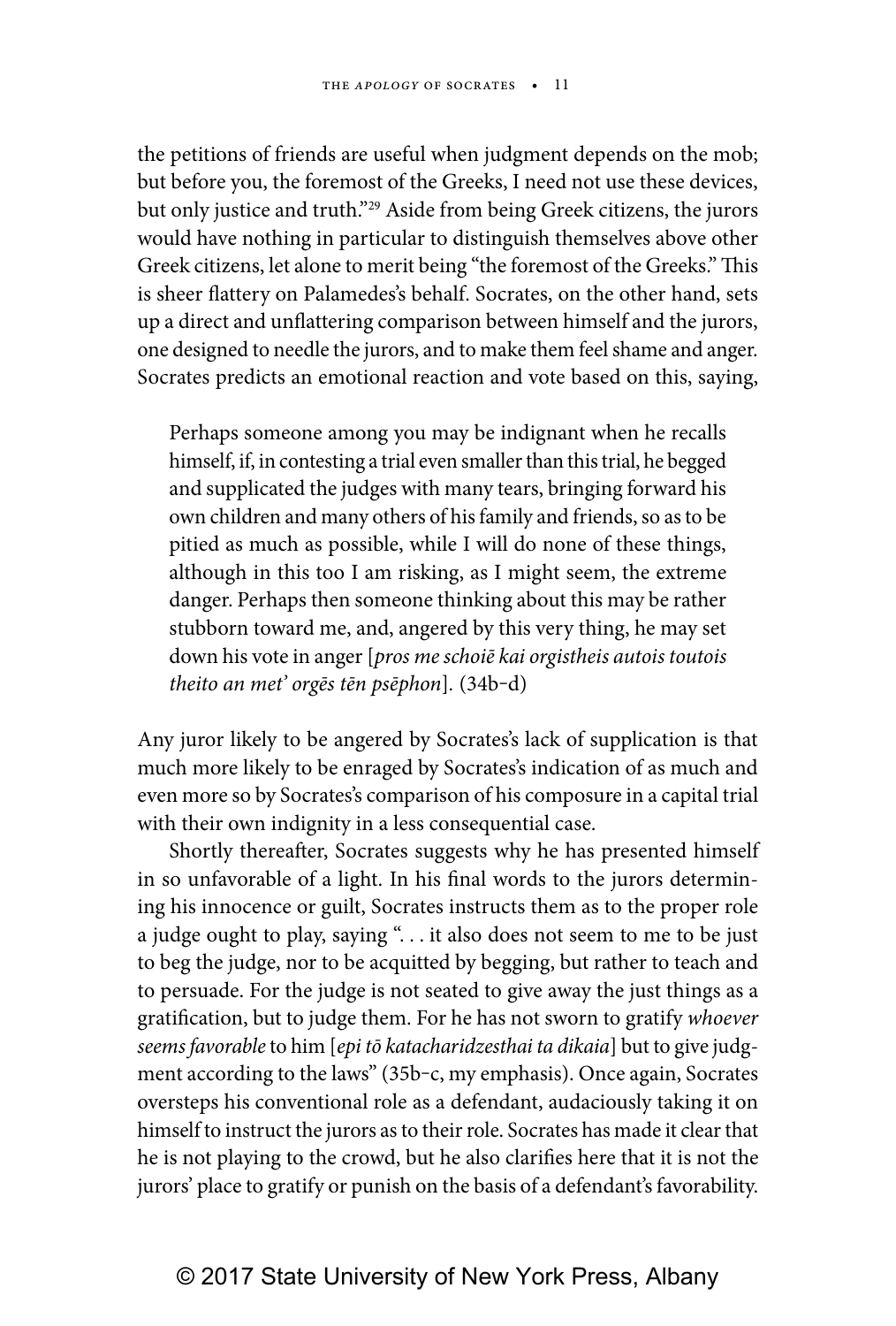By presenting himself as distinctly unfavorable (in personality if not in morality), unattractive, and even infuriating, Socrates has not only avoided using the mode of persuasion by persona in his *apologia*, he has gone in the opposite direction to make a point.

In this sense, then, it is possible to see that Socrates's defense is not a failure; his *apologia* is an offense against his reception by Athenians and jurors, who judge on the basis of their own *pathē* rather than logos, and who seem to demand the sort of flattery that Palamedes and some rhetoricians offer. Socrates deliberately subverts the process: instead of focusing strictly on a logical and persuasive defense against the charges, Socrates presents himself comically as so unbending and excessive a persona as to challenge the jurors not to yield to their emotional reactions to him, and instead to judge him on the basis of logos. More jurors than not fail to rise to the challenge. Socrates's response to his own conviction suggests that he is surprised that more did not fail the challenge: "... what has happened was not unexpected by me. But I wonder much more at the number of the votes on each side. For I at least did not suppose it would be by so little, but by much" (*Apology* 36a). He follows this up with a joke about how proportionately paltry the number of votes to convict is, given that he has three accusers.

Whereas Palamedes plays within and enforces the bounds of what is appropriate, customary, and acceptable in forensic rhetoric, Socrates goes beyond these, and even deliberately subverts such limits (here as well as in other matters, as we will see). By exceeding the bounds of appropriate and expected courtroom behavior, by playing, effectively, the comical hero, Socrates tests the persuasive power of logos*.* Without an appeal to pity and without a likable figure expressing appropriate contrition to whom jurors can grant favors, the jurors vote to convict. Socrates needs not and does not play by conventional rules of persuasion. Comedy affords Socrates the boundlessness necessary for this, as unlike the (arguably) more tragic Palamedes, Socrates need not constrain his behavior to fit within the bounds of acceptable behavior for a defendant. Socrates is in this sense, like comic heroes more generally, boundless.

Socrates's reception suggests further connections with comical heroes. For Aristotle, a tragic hero is determined in part by his or her reception. Assuming Socrates is right in suggesting that the jurors voting to convict him voted on the basis of their anger, he cannot be an Aristotelian tragic hero in part because his audience—or at least the majority of jurors, is not capable of feeling properly toward him. Socrates's comically insolent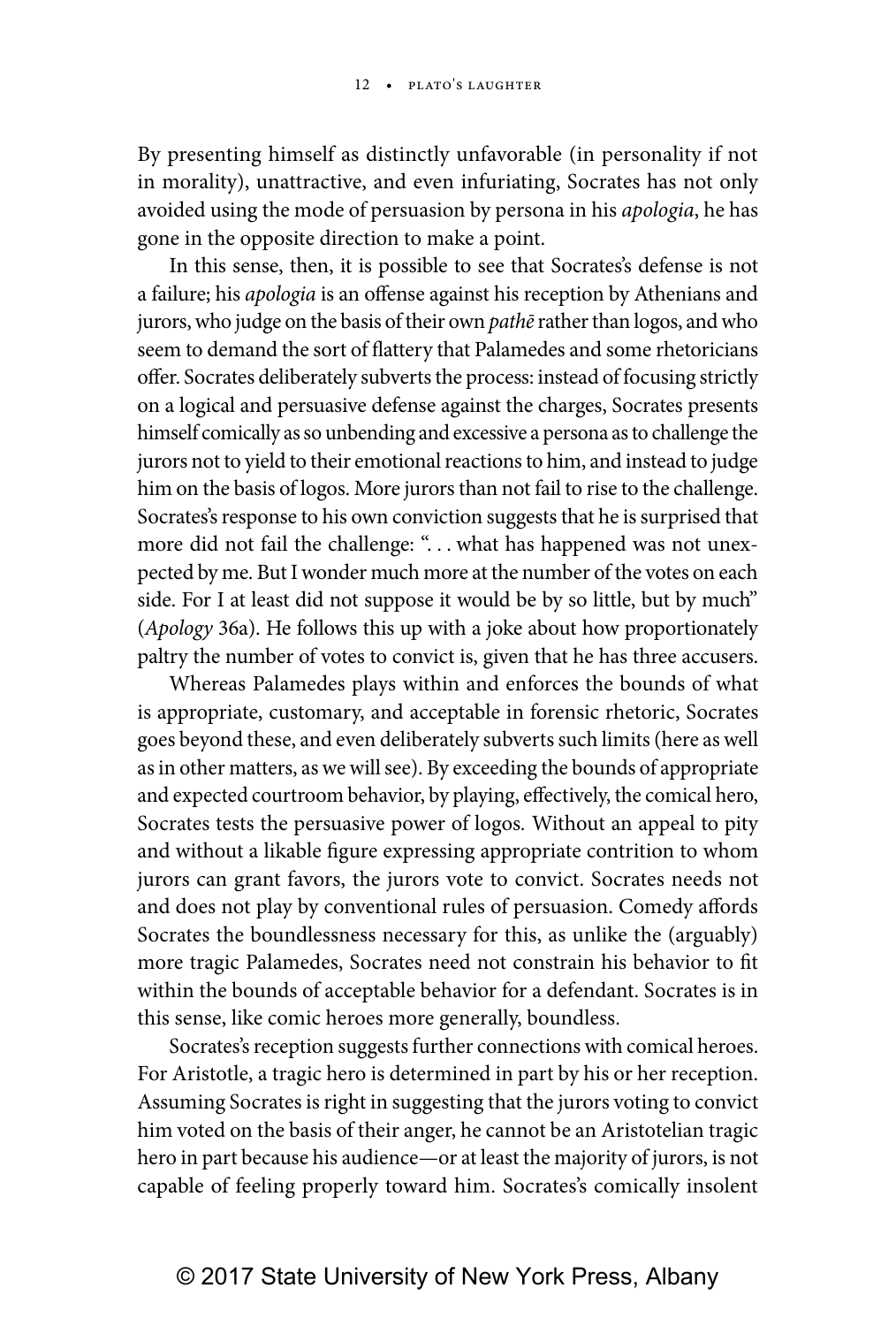behavior assures this. As Aristotle writes, "And those who are neither moved by any courageous emotion such as anger or confidence, nor by a disposition to insolence, nor yet by great fear; only those feel pity who are between these two extremes."30 Socrates stokes the audience's outrage, anger, and envy, rather than their pity and fear, and in this way, he is no Palamedes and no Aristotelian tragic hero. We thus are returned to the question as to what sort of hero does this.

The hero who provokes anger, outrage, as well as mirth, who subverts conventions, and flaunts this boundlessness is a comical hero. Several paradigmatic conceptions of the hero precede Socrates, including the classical opposition between Homer and Archilochus. Socrates plays a role more akin to an Archilochean hero than a Homeric hero, despite frequent comparisons to the latter. The tensions between such heroic conceptions are worth exploring briefly. Plutarch writes that Archilochus was expelled from Sparta because of his claim, substantiated by the new fragment, that it is better to discard one's shield than to be killed. For the proudly bellicose Spartans, whose mothers famously sent their sons off to war with the instruction to return "with your shield or on it," such a claim is particularly offensive. Plutarch writes that Archilochus was exiled for writing in verse that it is preferable to throw away one's shield than to be killed by the enemy.

- Shield that was mine, fair armour, now gladdens the heart of some Saian;
- Sorry I left it behind tangled in brush in my path;
- But for myself I escaped from the clutches of Death. Let perdition
- Take the old shield, for no worse surely I'll get the next time.<sup>31</sup>

The newly discovered fragment from Archilochus verifies Plutarch's attribution and extends Plutarch's quotation. The outrage over this claim, if it is to be taken as a straightforward declaration in the personal voice of Archilochus rather than a poetic persona, is not limited to the Spartans. Critias, admittedly a Spartan sympathizer, decries Archilochus as "especially revolting and disgraceful" for such a proclamation.32 *Rhipsaspia*, or the abandonment of one's shield in battle, becomes a motif in Greek and Roman lyric poetry, with Anacreon, Alcaeus, and Horace including it in verse, but none so defiantly as Archilochus.

It is not only the heroic (or antiheroic) ideal associated with Archilochus that provokes anger; he is also held in contempt for his hateful mode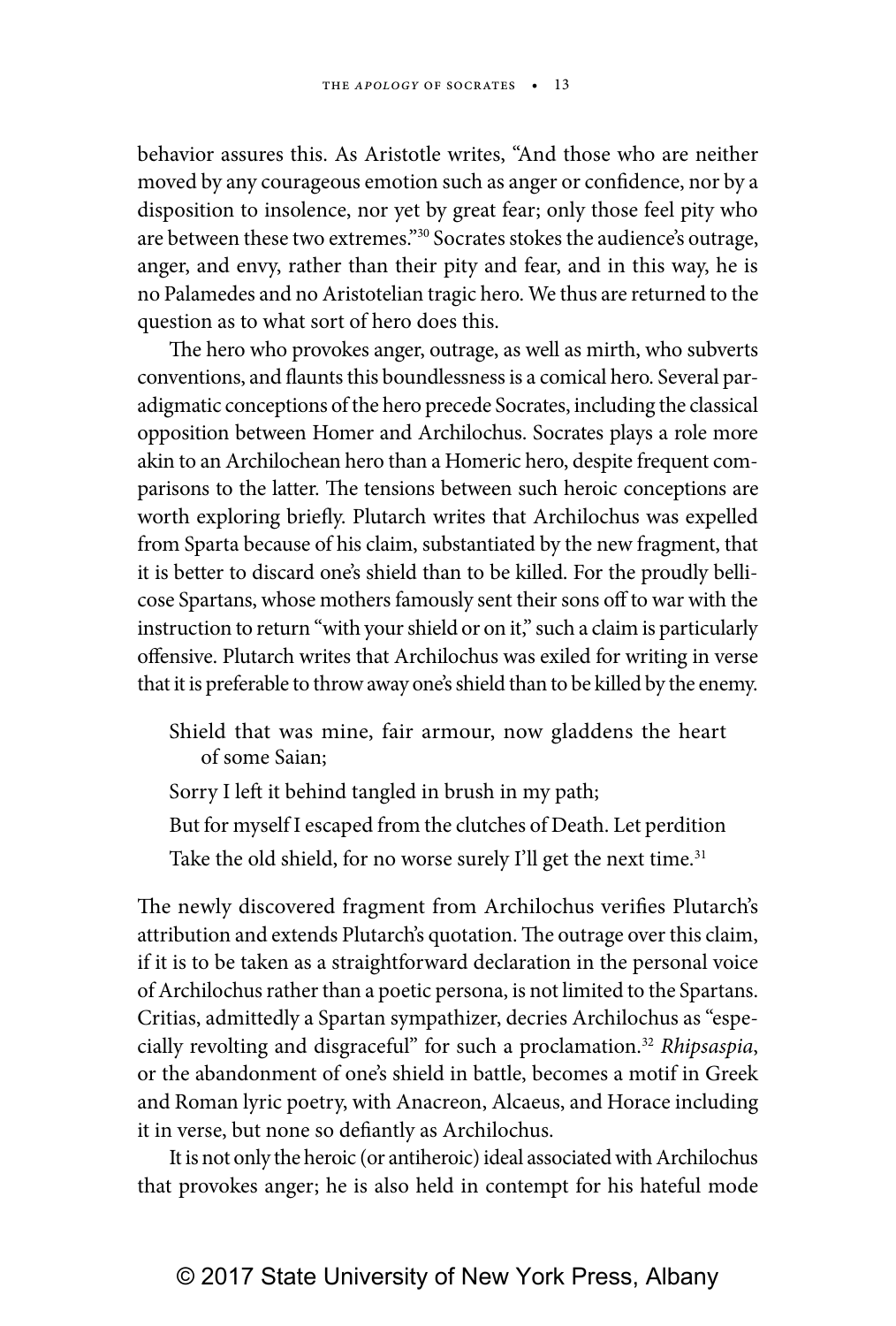of delivery. Pindar warns against adopting such a tone: "But I must flee the deep bite [*dakos*] of evil-speaking [*kakagorian*]. For though I am far, I have seen Archilochus, full of blame [*psogeron*], very much in want [amaxaniai], fattening himself on grimly worded hatreds."<sup>33</sup> The quote can also be read as an aesthetic rejection of derisive and vicious comedy. Whether it is Archilochus himself or the persona of his poetry, it is anger, in addition to laughter, that such comic heroes provoke.

The issue this raises, and particularly, the comparisons it generates between the classical, Homeric hero and the Archilochean comic hero, are taken up by authors favoring either side. Aristophanes has a boy quote the lines ironically at the end of *Peace*, to which Trygaeus responds that, while the speaker did indeed save his own life, he "shamed the parents who gave it."<sup>34</sup> Is it better to maintain one's military honor than to preserve one's life? Can virtue be maintained in retreat from battle? The questions are philosophically relevant, and they are also relevant in how they begin to delineate various forms of the hero. For a Lacedaemonian, the story of the three hundred Spartans holding off the Persian masses to their own imminent deaths makes it clear: there is no dignity in retreat and no value to a life spared at the cost of honor. The comic hero, for whom the triumph of life trumps that of nobility, may not have an objection to the solution Archilochus's pragmatic persona offers to having one's armor catch in the bushes while beating a hasty retreat from the enemy.

It is not surprising then to find Plato's characters joining in the debate. In the *Laches*, the title character espouses a conception of courage defined precisely by never yielding one's position. Socrates counters his definition by forcing Laches to admit that one might retain one's virtue in how one retreats from battle, perhaps using a retreat to confuse the enemy and spring on them an ambush, or that one might be virtuous in retreating when the gods support doing so. Whether Socrates himself is committed to such a view or whether he is countering Laches's definition to undercut Laches's confidence and expose his ignorance may be ambiguous, but the issue does not remain merely theoretical in the dialogues. In the *Symposium*, Alcibiades praises Socrates's courage, giving a vague example of how he saved Alcibiades's life and retrieved his shield, even though it was Alcibiades who received the medal for bravery (*Symposium* 220e). Alcibiades says that Socrates saved him and his shield, a shield that is described elsewhere as being made of gold and ivory and depicting Eros about to hurl one of Zeus's thunderbolts.<sup>35</sup> But Alcibiades then gives witness to Socrates's courage as exemplified by how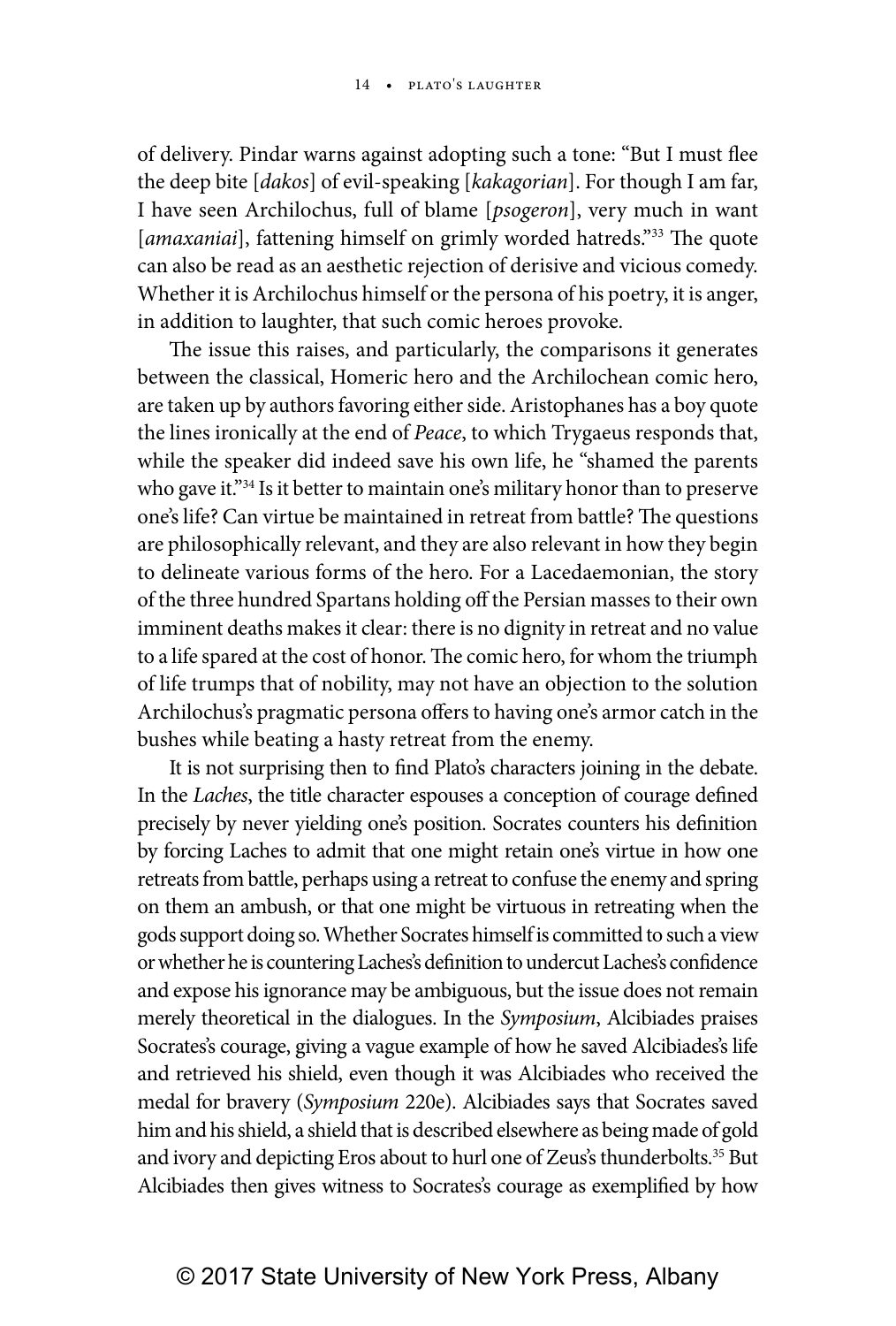Socrates retreated from battle at Potidaea, quoting directly from Aristophanes to describe Socrates's comical withdrawal. Alcibiades's encomium presents Socrates as a hero, but there are clearly various models to choose from. Just what sort of hero is Plato's Socrates?

The implicit comparison between the dashing Alcibiades, fighting on horseback, and the ugly—even comical—Socrates on foot who saves him, echoes another fragment of Archilochus.

I don't care for your tall general, with his long stride and long hair in locks and beard well trimmed. Show me a stocky man bandy-legged, sure of foot, full of heart.<sup>36</sup>

Socrates is this stout warrior to Alcibiades's dashing general. Like the comical hero, Socrates represents pragmatic over more strictly aesthetic values. As Alcibiades describes him, Socrates is the hero deserving recognition rather than Alcibiades himself. Socrates's courage in retreat enables him to save not only Alcibiades, but his beautiful shield as well, seemingly left behind to hasten a retreat, saving him both from the battlefield and the ensuing ill repute stemming from *rhipsaspia*. Unlike the Archilochean hero, Socrates not only keeps his own shield and his honor, he ensures that his beautiful, young friend does as well.

To the extent that a hero's reception determines what sort of hero she or he is, Socrates is akin to an Archilochean comical hero. He provokes emotions comparable to those elicited by Archilochus's hero, who abandons his shield, caught in the brush, to flee the battle with his life. Against conventional values, Socrates induces anger and outrage, and so appears comical. Because of this, and quite to the opposite effect, Socrates turns his into a capital trial and loses his life. One might take this to suggest that Socrates appears to be comical only in the perspective of the jurors voting to convict him, but it is not solely his reception that shows his resemblance to a comical hero in the *Apology*. He shares a great deal else in common with heroes of Old Comedy.

Socrates and the Traits of Comical Heroes

Socrates, as has become more apparent here and will be evident in chapters following, embodies the traits and behaviors of the heroes of Old Comedy.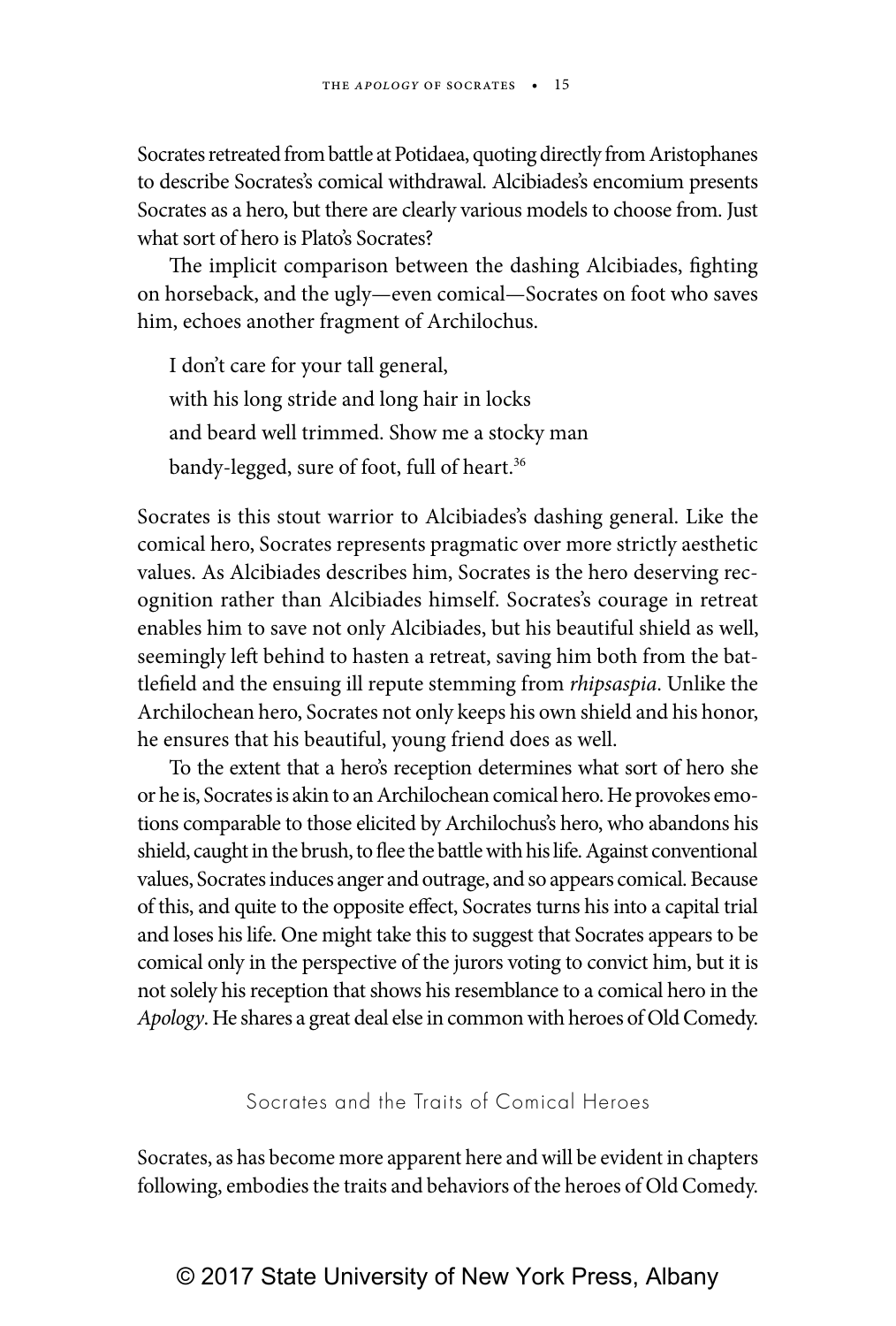With some qualification, Socrates can himself be seen to be a comical hero. He is not *only* a comical hero, however, interchangeable with a Strepsiades, a Lysistrata, or a Dikaiopolis, for, as Plato portrays him, Socrates is a far more nuanced and complex character. He is a philosophical hero, developed by Plato, but cut from the cloth of Old Comedy. So what are comical heroes like?

Cedric Whitman provides a thorough analysis of the comic hero, which will only be adumbrated here to underscore some of the ways in which Socrates is presented comically. Whitman describes Homer's Thersites as possessing several key characteristics of what will later become the comic hero. Thersites is a great talker (*ametroepēs*), he is ugly, poor, and he is an opponent of the government or authority figures.<sup>37</sup> He speaks truthfully but in a way designed to generate laughter. Where Thersites falls short of embodying a comic figure lies in his being ultimately pathetic, a weak and beaten figure who remains powerless, dejected, and laughed at by the soldiers. The comic hero, by comparison, may begin in such a state, but asserts himself by way of *ponēria*, in a Great Idea, to turn the tables and regain the upper hand. For Whitman, *ponēria*, despite its connotations of wickedness, is "the ability to get the advantage of somebody or some situation by virtue of an unscrupulous, but thoroughly enjoyable exercise of craft."38 *Ponēria* could also be "a form of heroism," and often manifests itself in putting linguistic skills into play.39 Wordplay and tricks of language are common to the comic hero, who will use these and anything else to achieve his ultimate end, catapulting himself well beyond what his humble origins and even reason itself would ordinarily allow.

The comical hero is permeated with ambiguities such as being "base," ugly, or otherwise vulgar, and yet triumphs over others who are none of these things. Whitman uses the notion of the grotesque to clarify these ambiguities. To Whitman, Thersites and other comical or proto-comical figures permeate several levels of being: they are subhuman, human, and superhuman simultaneously. The complex of beast-man-god can be exemplified in mixtures of form, such as in centaurs, satyrs, and silenoi, and in the god associated with the latter, namely Dionysus. Such figures indicate "a magical penetration of nature by the human consciousness."40 They have contact with the "inner sources of power in the animal and vegetable world," thus suggesting ties to fertility rites and a greater link to mythology than often assumed.<sup>41</sup> But while they are akin to the comical, grotesque figures such as Chiron are not themselves comical.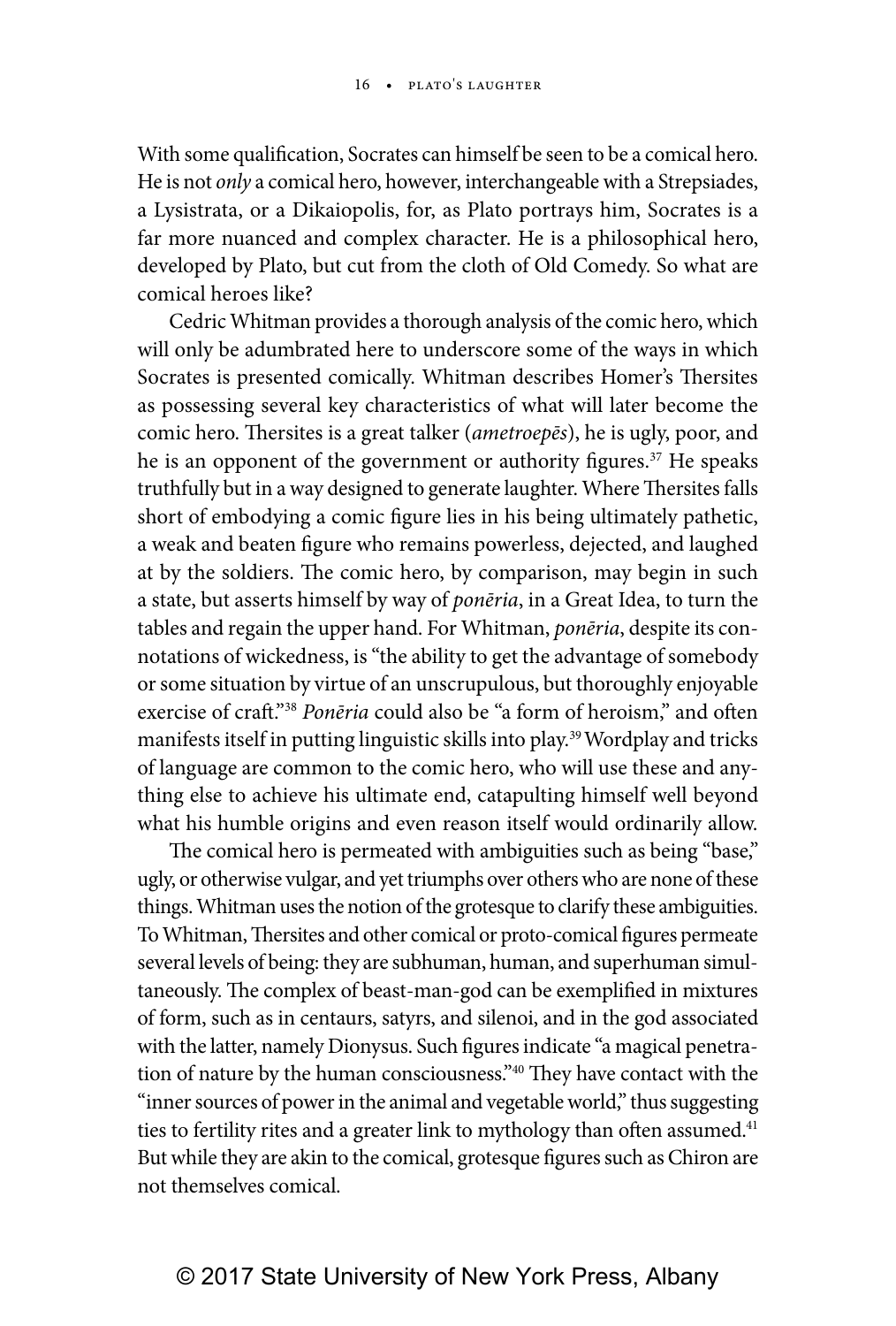Adding the driving force of *ponēria* to such a grotesque figure results in a creature that bears a striking resemblance to many heroes of Old Comedy. Aristophanes uses this grotesque beast-human-god structure in more direct and figurative ways. Peisthetaerus exhibits this structure quite literally at the end of the Birds, when he stands alongside his divine bride, having grown a set of wings, and is hailed as the new Zeus.42 Peisthetaerus's *ponēria* is evident in the play's great plan: tired of Athenians arguing over laws, he proposes forming a new city. This marvelous city is built in the sky by birds, providing a splendid alternative city for the expatriated Athenians, but also intercedes human sacrifices to the Olympian gods. While proto-tragic and tragic heroes also share in this imagery, the comparisons in such cases are typically with more "noble" creatures. Achilles is frequently described as a lion and Odysseus is compared to a ram, but both descriptions elevate the powers associated with the hero.<sup>43</sup> Aristophanes also uses the structure in figurative ways. In the Knights, the oracle reveals that the lowliest person in the city—a sausage seller will replace Cleon as head of the Athenian Council. When a sausage-seller passes by, he is hailed as a "savior" (*sōtēr*) and told of the prophecy.44 In rhetorical competition with Cleon, the sausage-seller flatters shamelessly and offers the councilors free meals at the public's expense (an offer that Socrates will suggest as his own deserved punishment), $45$  thus securing their vote. In the meantime, the sausage seller is imbued with supernatural power, rejuvenating the older Demos into a young and beautiful man by boiling him alive. Hailed at various points as immortal, superhuman, and most blessed, the sausage seller finally refers to himself as godlike.<sup>46</sup> He figuratively occupies multiple levels of being simultaneously—from brute or subhuman, to human, and divine.

Like the sausage seller, the comic hero can attempt to become divine by discharging her or his *ponēria* in a grand, oftentimes unscrupulous, but enjoyable plan. Socrates's *ponēria* is discharged in a scheme of putting the jurors on trial, and thereby flipping the trial on its head and testing the limits of logos. In this aim, tragic and comic heroes are again distinguished by Whitman: "the tragic hero tries it by the supreme moral sacrifice of *arête*, monolithic, grand, and pure of will, however tangled in his humanity. The comic hero has *poneria*, a far more resourceful weapon, and by craft, bravado, and a wholly dissociative imagination, he achieves the quest and climbs the brazen heaven."47 In this way, the comic hero achieves a sort of transcendence.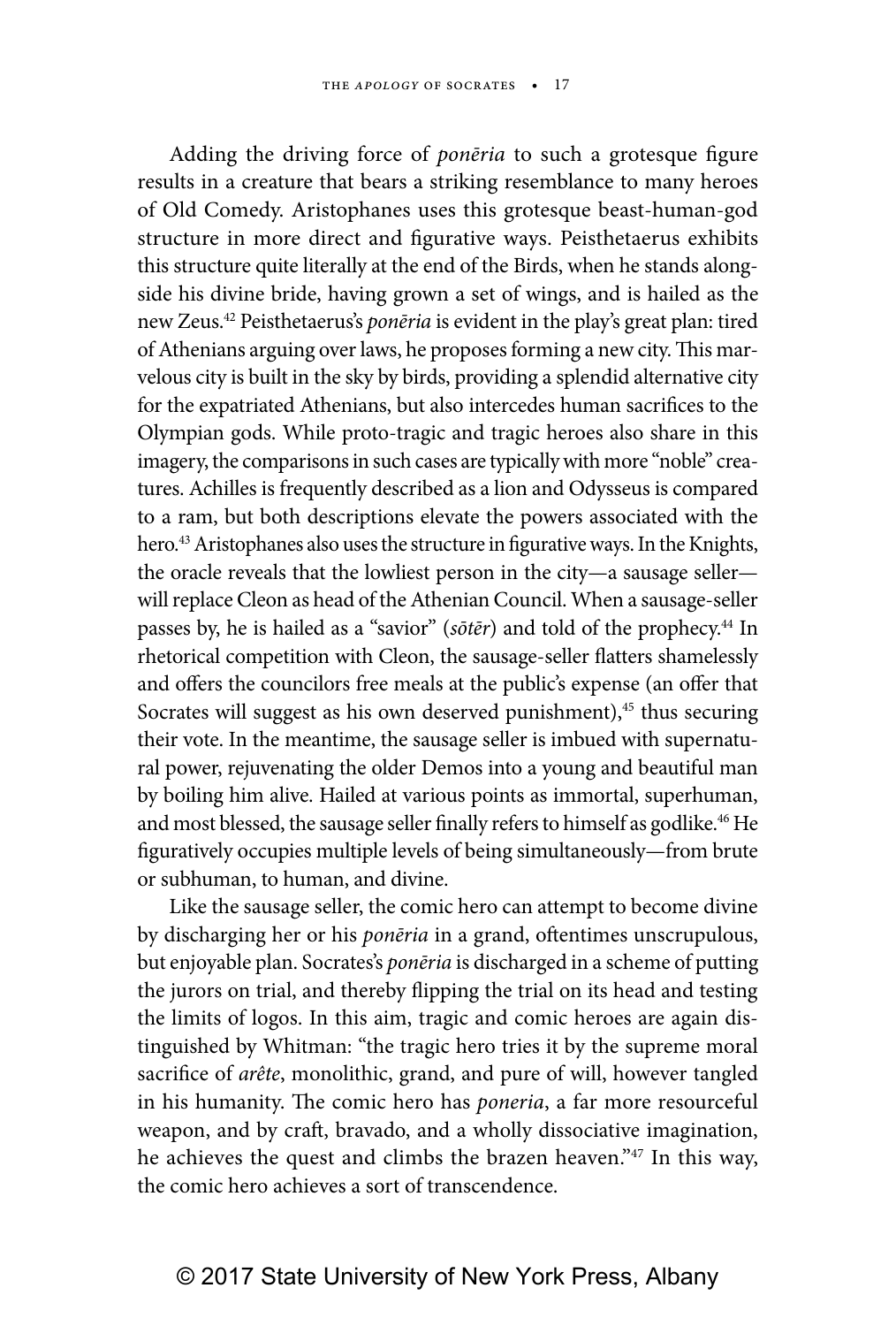The Aristophanean comic hero is a figure of salvation, a figure representing survival against the odds. The comic hero is a "desperate small fellow, inexcusably declaring himself for a social savior, an utterly self-centered rogue of *poneria*, representing a universal gesture of thumb-to-nose unto all the high and mighty . . . "<sup>48</sup> He represents ". . . the salvation of the self in all its individual waywardness, wickedness, and attachment to life. The result is a grotesque, appealing fellow, who extends one hand toward the blacker recesses of the psyche and the other toward the divine world of perfect supremacy and freedom."49 Underneath the comic hero is a "heroic tenacity, which bespeaks the Greek, conquered and impoverished, but free in spirit."50

Socrates, as we have seen and will see, illustrates most of these traits, with one notable exception. Unlike the traditional, comical figure, Socrates is thoroughly unattached to life, as he demonstrates in the *Apology*. He is unattached in a way that Archilochus's hero, who abandons his shield with the aim of preserving his life, is not. He is unattached in a way that even Palamedes, who flatters and pleases to protect himself, is not. He is unattached in a way entirely consistent with his agnostic proclamation at the end of the *Apology* regarding the value of life as being known to no one but the god. He is a comical hero attached not to life itself, but to the logos that might enable the determination as to whether that life is worth living. He is a comical hero attached instead to philosophy.

#### Humanity as Laughable and Self-Directed Laughter

Like a comical hero, Socrates is laughable but in a novel way. For Socrates directs some of this laughter at himself, and in doing so, inaugurates a form of self-directed laughter that does not compromise his gravitas. He is laughable, but aware of this, and so does not venture into being ridiculous. Instead, his attention to his own laughability directs us to that in ourselves. We too can aspire to human wisdom and the attendant human laughability rather than remaining mired in our greater-than-human wisdom, and thus being ridiculous. Socrates, the comical hero, shows us the way.

While it may seem to be a dramatic step to read Plato's Socrates in the light of comedy and humanity as fundamentally laughable, neither view is entirely novel. Viewing humanity as risible and recognizing two different types of laughter both have ancient precedents. Nicknamed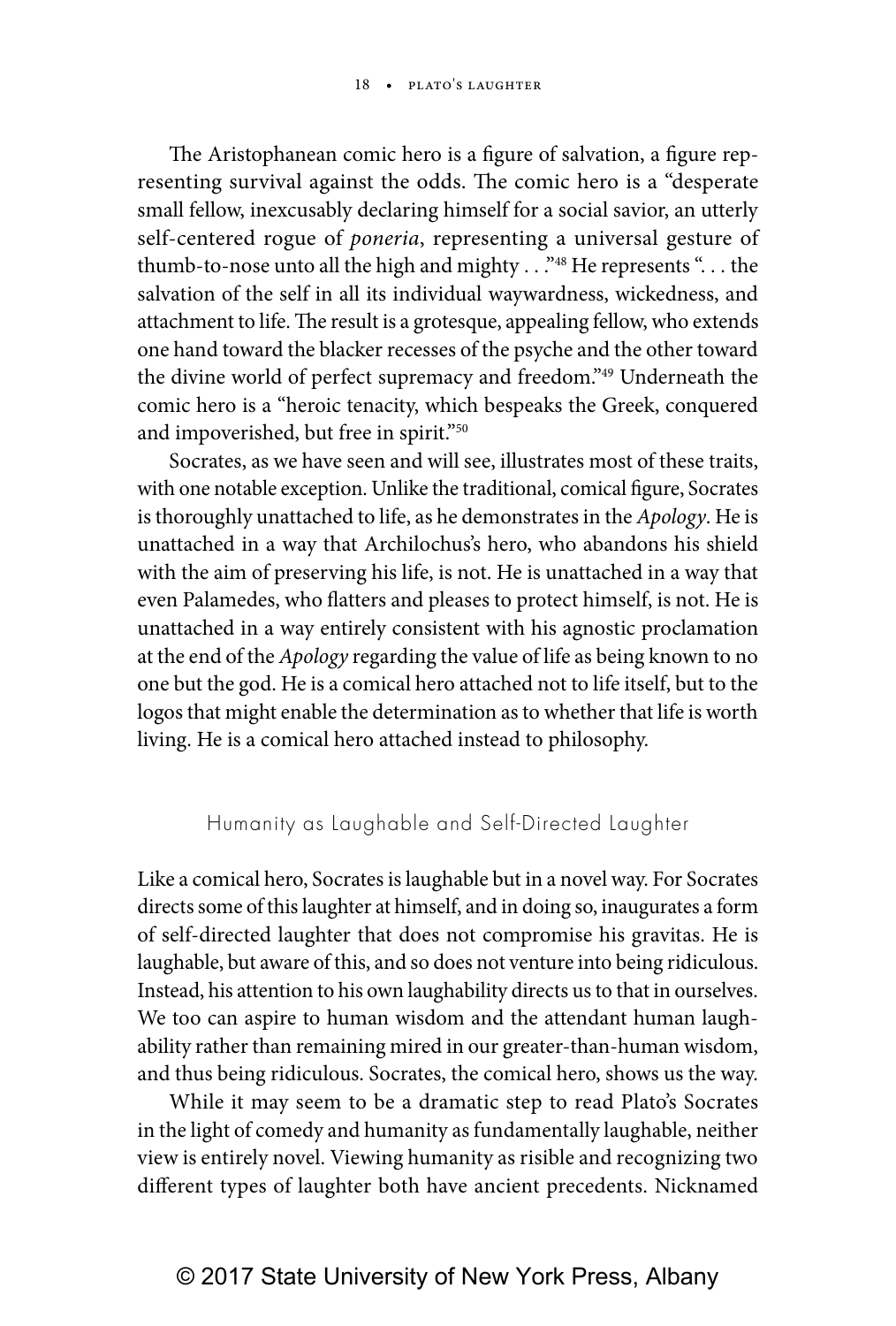"The Laughing Philosopher," Democritus appears to see humankind as fundamentally laughable and his Greek and Roman reception clearly identifies two different forms of laughter.<sup>51</sup> As with too many so-called Presocratics, the bulk of what little we know of Democritus comes through doxographical sources. According to Hippolytus, Democritus laughed at everything concerning mankind.<sup>52</sup> Horace ridicules Roman audiences' demands for spectacle and imagines that Democritus would laugh to see them: "Democritus would laugh whether a hybrid monstrosity, a cameleopard, or a white elephant made the gaping people stare; he'd look at them with full attention, not the stage, as a far more monstrous and entertaining sight."<sup>53</sup> The monstrosity of the audience Horace imagines as a more entertaining sight to Democritus than the theatrics on stage. Stranger yet than the "cameleopard" is the audience who demands such a spectacle. The true spectacle, gaping and staring, is unaware of itself as such. The audience has forgotten themselves. Democritus's response is laughter.

But what are we to make of his laughter? Two interpretations of Democritus's laughter follow: on the first, his laughter can be seen as sarcastic, dismissive, and misanthropic, while on the second, it is tolerant, humble, and humanistic. In his tenth Satire, Juvenal also asks what Democritus would think of Rome, and describes his imagined response as "the censure of merciless laughter" and "contemptuous mirth."54 Also following this first possible characterization of Democritean laughter, Cynics see him as a misanthrope, but Gerhard claims that, according to the *testimonia*, Democritus's laughter was tolerant, not sarcastic.<sup>55</sup>

The laughter of Democritus is broadly—perhaps even universally applicable. Juvenal lauds Democritean laughter (as well as Heraclitean tears), particularly when directed at the misguided beliefs and desires of the present day: "Democritus, long, ago, found ample occasion for laughter [*perpetuo risu*] no matter whom he met, and we can learn from his wisdom . . . He laughed at their [the people's] troubles, laughed at their joys and tears, and, if Fortune threatened, he told her 'Take a jump in the lake,' and pointed the way with his finger."<sup>56</sup> Democritus would laugh at the excesses of Juvenal's Rome, and Horace thinks the same. Juvenal goes on to discuss Democritus's "shrewdness" (*prudentia*) in this approach. Democritus's "contemptuous mirth" is justified and indeed constitutes a laudatory response to what might just as easily evoke tears: human excess, vanity, and self-ignorance.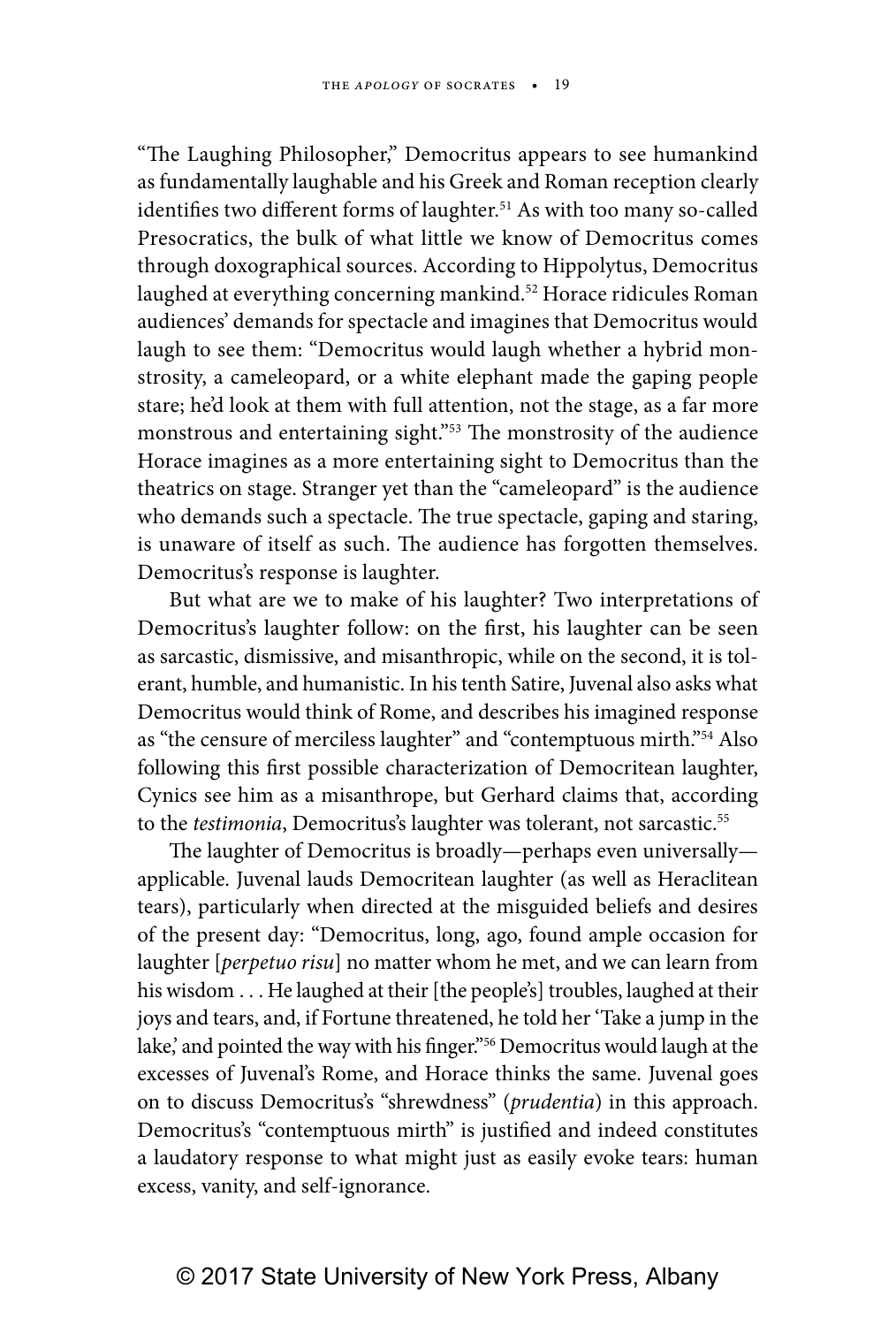From what very little that remains to posterity of Democritus's own writing and thinking, we might cull support for his humanistic and gelastic comportment. Democritus tells us that "A life without festival is like a long road without an inn to rest in."<sup>57</sup> In a fragment that expands on Chilon's, Democritus offers a humanistic sentiment: "Do not laugh at the misfortunes of men, but pity them."58 Even for someone who finds the human condition inherently risible, there are limits, such as those already mentioned, including what is pitiful. Democritus is not singling out individuals who are laughable, but rather attributing being laughable to humanity generally. This is not the illiberal, "merciless laughter," Juvenal suggests, but rather a more liberal, humanistic form of laughter.

Two big questions arise from this: first, does self-knowledge turn out to be constituted by, or merely inclusive of, recognition of one's ignorance? And second, does Socrates's seeming lack of it (and ours) render him laughable? On the one hand, a lack of self-knowledge renders one (and pursuit of philosophical inquiry) ridiculous; on the other hand, recognition of being laughable and lacking self-knowledge encourages philosophical inquiry into the self. Does self-knowledge (or Socratic wisdom) necessarily include the ability to recognize oneself as laughable?

Drawing from the tradition of Democritus, Plato and Socrates develop a novel conception of laughter. This is self-directed laughter, and not the laughter of superiority. Knowledge that one is ignorant and thus laughable represents a very different way of looking at oneself as well as at one's relationship to laughter. This self-awareness distinguishes one from those who are self-blind, unaware of themselves, that they are ignorant, and that they are laughable. But it also distinguishes Socrates from most Aristophanean comic heroes in that he is aware of his being laughable. Socrates, we will see, uses laughter to prompt awareness of his and our own ignorance, and thus prompts greater self-knowledge.

The laughter Socrates uses draws from, but also modifies, older conceptions of laughter. In the dialogues, Socrates dramatizes a position similar to Democritus's that borrows from Aristophanes, but with a self-aware humility different from both. If Socrates sees himself and humans more broadly as inherently laughable, as they are for Democritus, one would expect, if not an outright statement, then behavior and dramatic clues to such effect. Socrates behaves as might Democritus, but using the literary machinations of a comical hero. We find this clearly in the dialogue in which Socrates directly defends his behavior and philosophical way